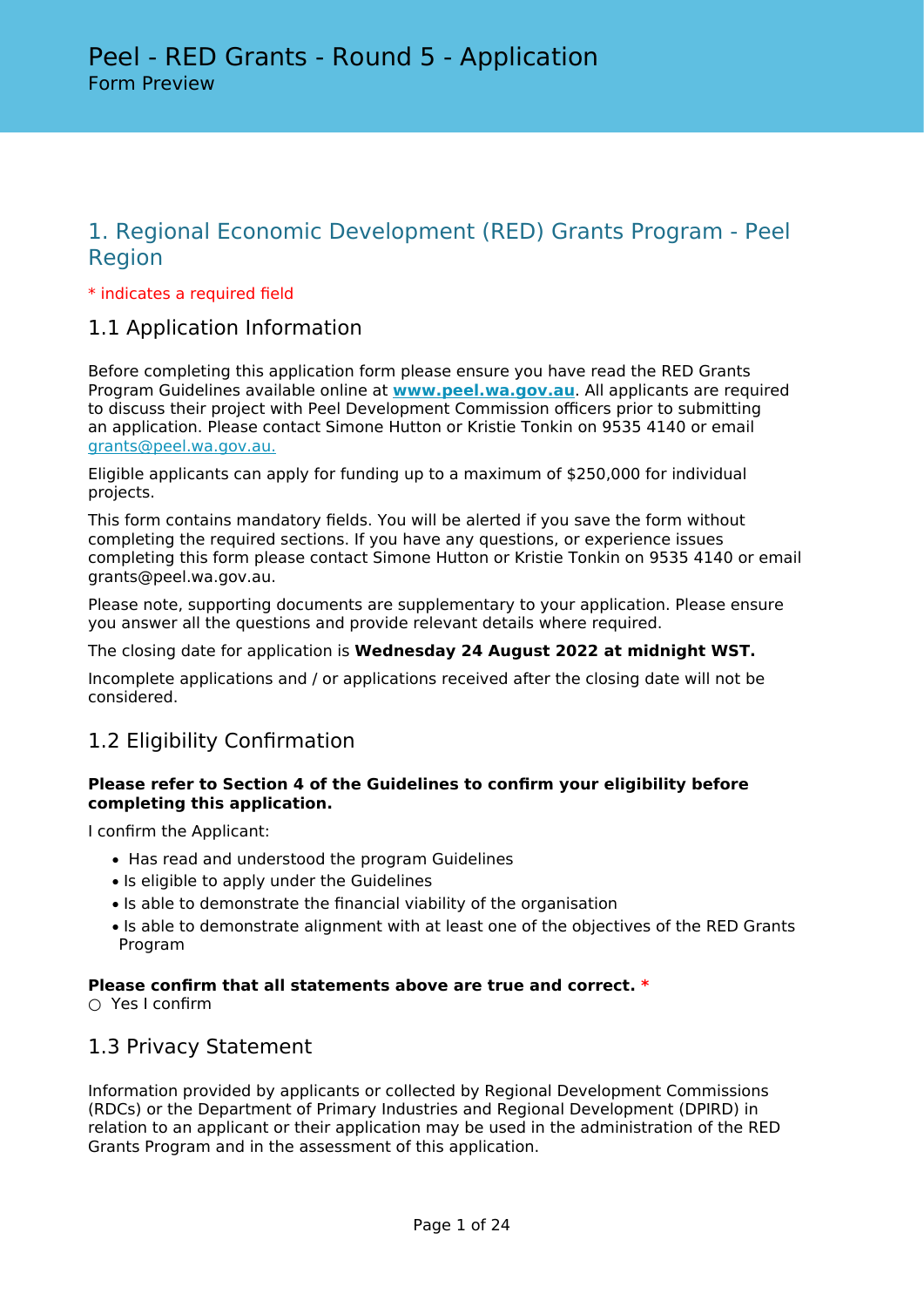Clarification of other funding sources for your project as stated in your application and project budget may be sought from the relevant funding bodies.

Any information provided (personal, financial or otherwise) will be used solely for the purpose of the RED Grants Program.

RDCs and DPIRD will store personal information collected in this application, supporting documentation and any grant administration, monitoring and evaluation activities in compliance with its obligations under the *Privacy Act 1988* (cth).

RDCs and DPIRD are also subject to the *Freedom of Information Act 1992* and documents in the possession of these agencies are subject to these provisions.

## **I have read and understood the privacy statement and I consent to and authorise such uses and disclosures. \***

 $\bigcirc$  Yes I confirm

## 1.4 Assessment Process

The assessment criteria outlined in the Guidelines will be used to determine the suitability of applications submitted through this program. Applications will be assessed on a competitive basis and should demonstrate:

- Alignment with one or more of the RED Grants Objectives
- Financial commitment towards the Project
- Collaboration and partnerships
- Local content outcomes
- Project readiness

The application form provides an opportunity for applicants to demonstrate how their project meets the requirements listed above and in the Guidelines.

As part of the assessment process, applications may be subject to a due diligence process to determine organisational capacity, governance and financial management.

Applicants should note that the assessment and decision making process could take up to six (6) months to complete and this time frame should be considered when submitting your application. **Please refer to Section 6 of the Guidelines for more information.**

The Peel Development Commission reserves the right to request additional information at any time to clarify aspects of your application.

# 1.5 Funding Conditions

Should your application be successful, you will be required to enter into a Grant Agreement outlining the conditions of the grant.

All projects must be approved and a Grant Agreement executed prior to project commencement. **No retrospective payments will be made**.

As a condition of funding, all grant recipients are required to provide regular progress reports and a detailed Final Report (Acquittal) within twelve (12) weeks of project completion. For projects receiving funding of more than \$50,000 the Final Report is to be audited by an independent auditor.

Only GST registered recipients will have GST added to the grant payment.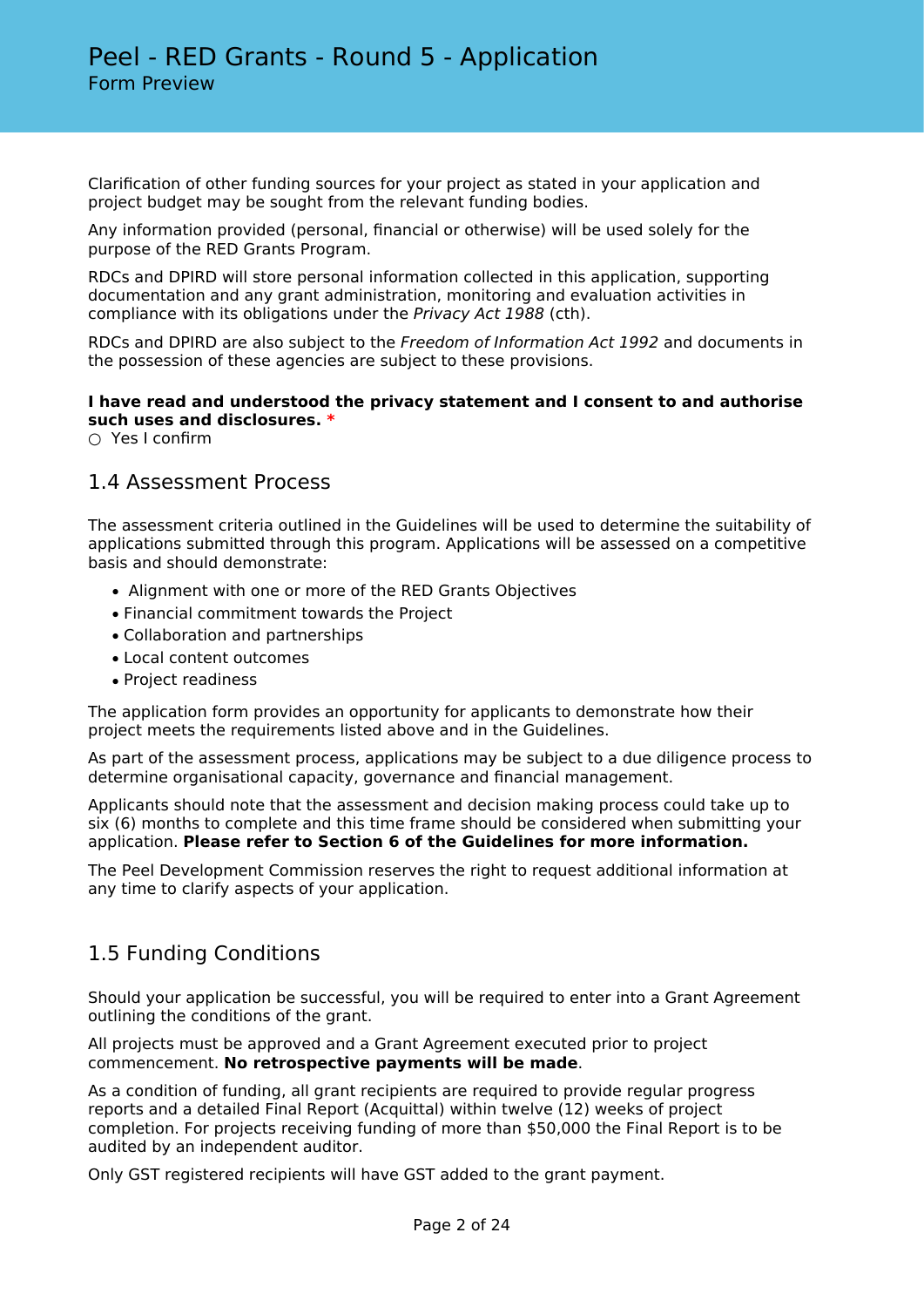# 2. Contact Details

\* indicates a required field

2.1 Organisation Details

## **Name of Organisation (Legal Entity) \***

Organisation Name

## **Applicant organisation ABN \***

The ABN provided will be used to look up the following information. Click Lookup above to check that you have entered the ABN correctly.

| Information from the Australian Business Register |                  |  |  |  |
|---------------------------------------------------|------------------|--|--|--|
| <b>ABN</b>                                        |                  |  |  |  |
| Entity name                                       |                  |  |  |  |
| <b>ABN status</b>                                 |                  |  |  |  |
| Entity type                                       |                  |  |  |  |
| Goods & Services Tax (GST)                        |                  |  |  |  |
| <b>DGR Endorsed</b>                               |                  |  |  |  |
| ATO Charity Type                                  | More information |  |  |  |
| <b>ACNC Registration</b>                          |                  |  |  |  |
| <b>Tax Concessions</b>                            |                  |  |  |  |
| Main business location                            |                  |  |  |  |

Must be an ABN.

## **Applicant Organisation ACN (if applicable)**

Must be a number.

#### **Trading Name**

Trading name ie name that will be referred to for the delivery of the project (if different to Legal Entity Name above)

#### **Primary Street Address \*** Address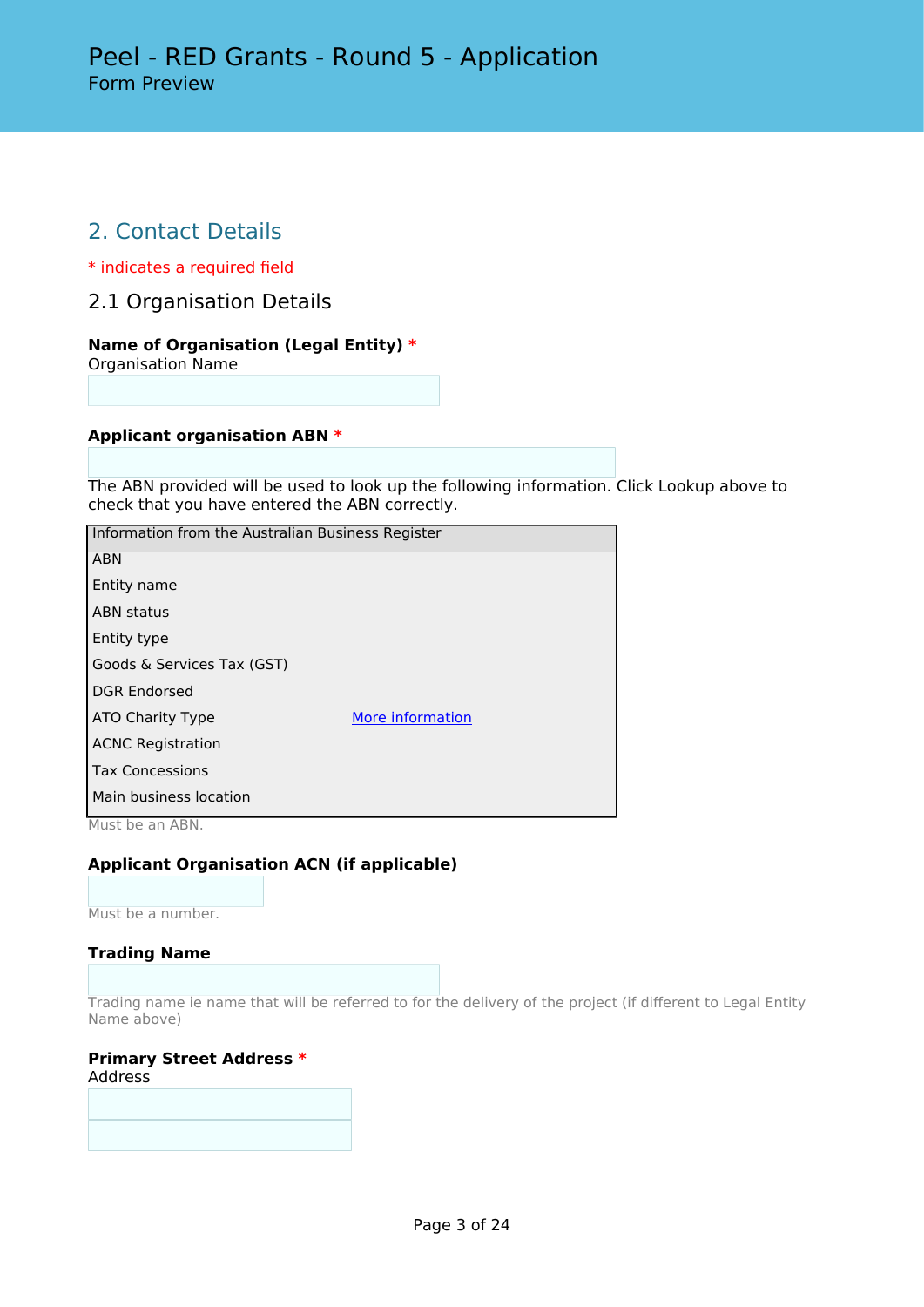

#### **Postal Address (if applicable)** Address

**Authorised Officer \***

First Name Last Name

The person who has the legal authority to sign the Grant Agreement if this application is successful

## **Authorised Officer's Position \***

#### **Authorised Officer's Phone Number \***

Must be an Australian phone number. Include area code Eg (08)

## **Authorised Officer's Mobile Number**

Must be an Australian phone number.

## **Authorised Officer's Email Address \***

Must be an email address.

## **Organisation Website**

Must be a URL.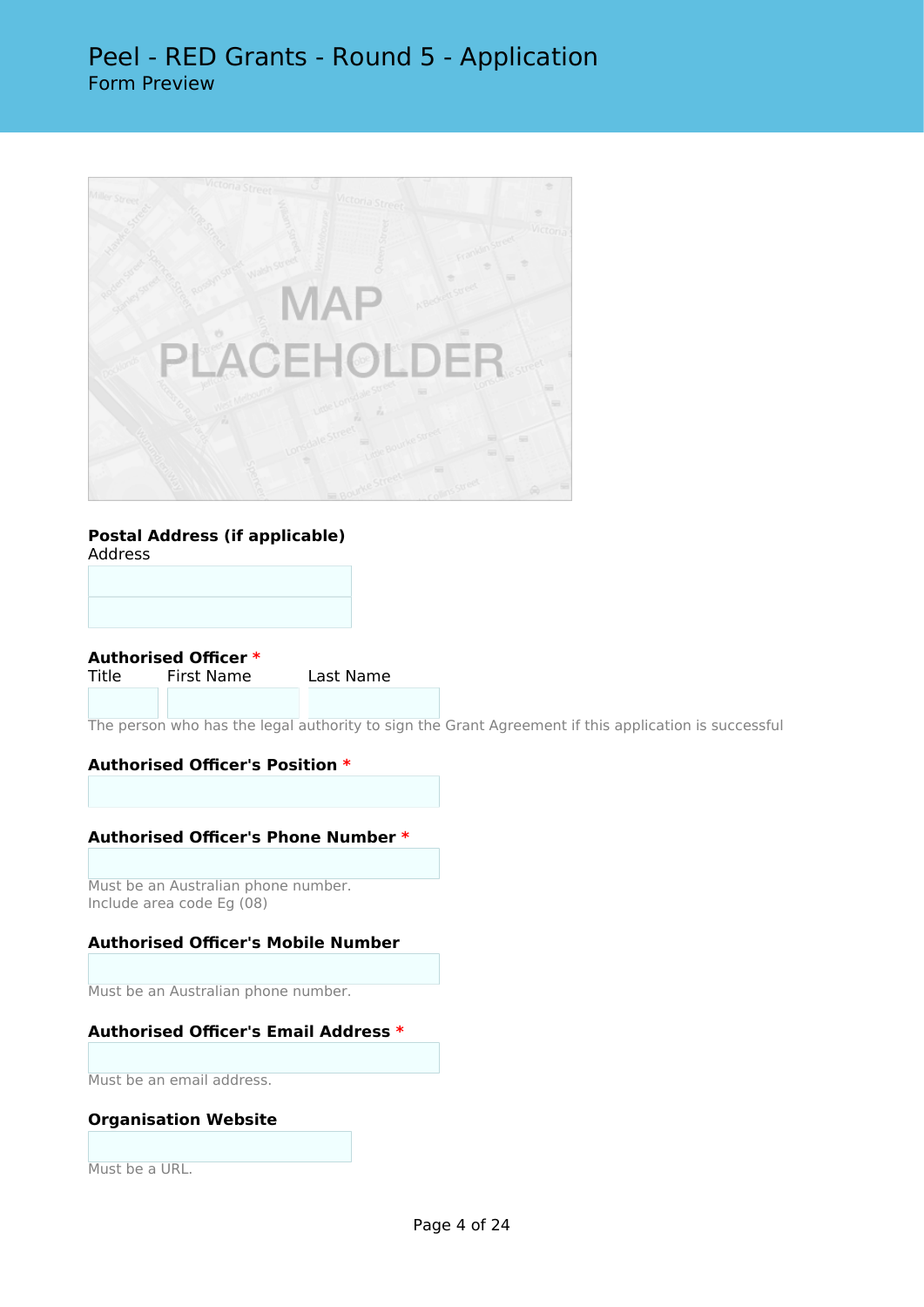**Provide a brief description of the nature of your business and include any information that describes the activities that are currently undertaken \***

**For a business/company/partnership, please provide names of all partners/ directors/senior management of the business**

**Is your entity a Trust? \***  $\bigcirc$  Yes  $\bigcirc$  No Trustees can only receive and administer grant funding if empowered to do so by the Trust Deed.

## **Upload Trust Deed \***

Attach a file:

Trustees MUST submit a copy of their executed Trust Deed to be eligible.

## 2.2 Project Contact Details

#### **Contact Person's Name \***

Title First Name Last Name

#### **Contact Person's Position \***

#### **Contact Person's Phone Number \***

(08) Must be an Australian phone number. Include area code Eg (08)

## **Contact Person's Mobile Number**

Must be an Australian phone number.

#### **Contact Person's Email Address \***

Must be an email address.

#### **Is funding for your organisation proposed to be auspiced? \***

 $\bigcirc$  Yes  $\bigcirc$  No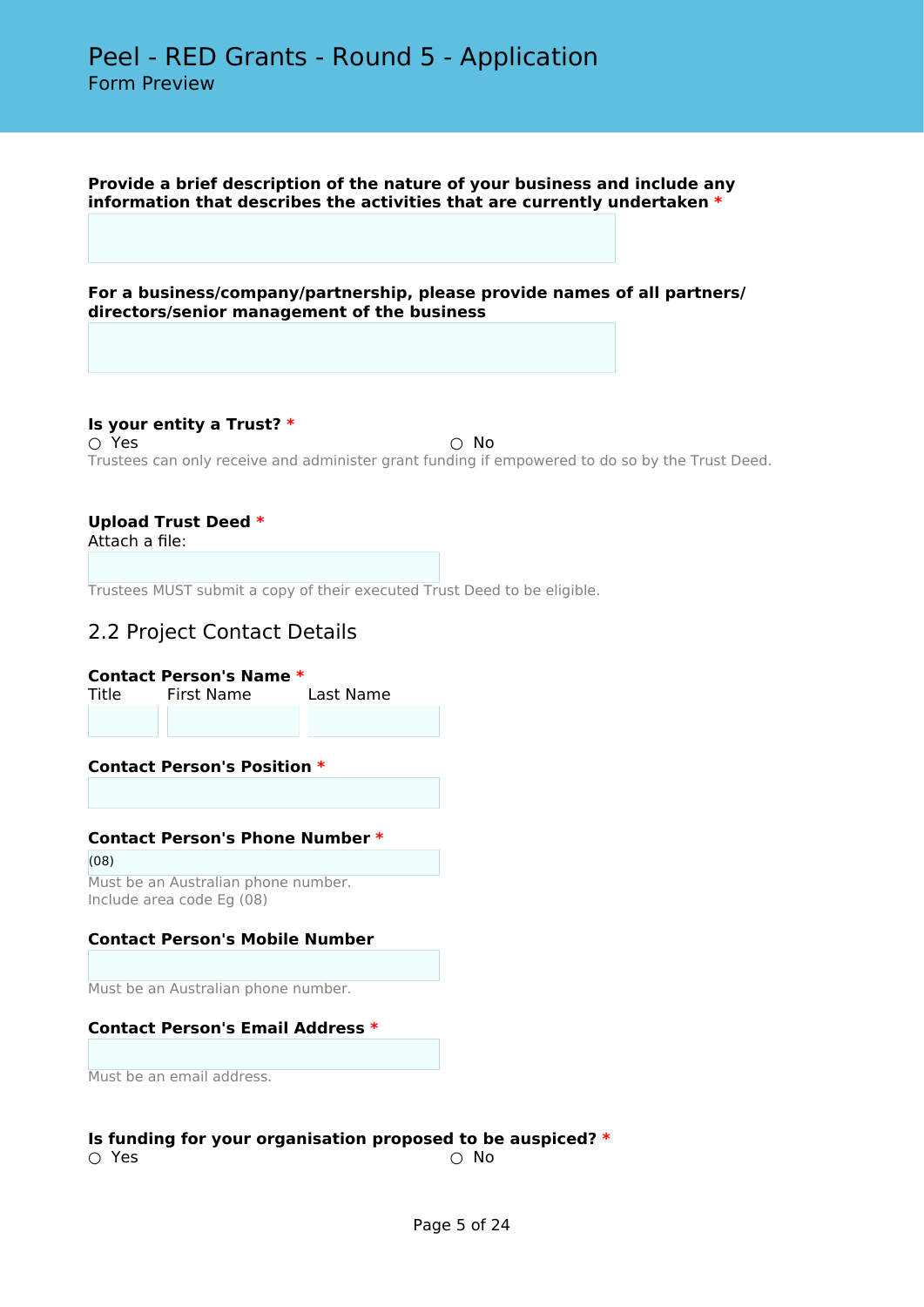If your organisation is unincorporated your application must be auspiced by another organisation that is registered as a legal entity.

# 2.3 Complete only if your organisation is being auspiced

Please ensure approval is obtained from the nominated auspice organisation prior to completing this section.

## **Name of Auspicing Organisation \***

Organisation Name

Organisation name

# **Auspice Organisation's Postal Address \***

Address

Address Line 1, Suburb/Town, State/Province, and Postcode are required.

## **Auspice Organisation's Website**

Must be a URL.

# **Auspicing Organisation's Contact Person \***

Title First Name

## **Auspicing Organisation's Contact Person's Position \***

## **Auspicing Organisation's Contact Person's Phone Number**

Must be an Australian phone number.

## **Auspicing Organisation's Contact Person's Email Address**

Must be an email address.

#### **Authority from Auspicing Organisation \*** Attach a file:

Please attach letter from the auspicing organisation confirming agreement to auspice. This must be signed by an authorised person (eg. CEO, Chairperson).

#### **Auspice Organisation's ABN \***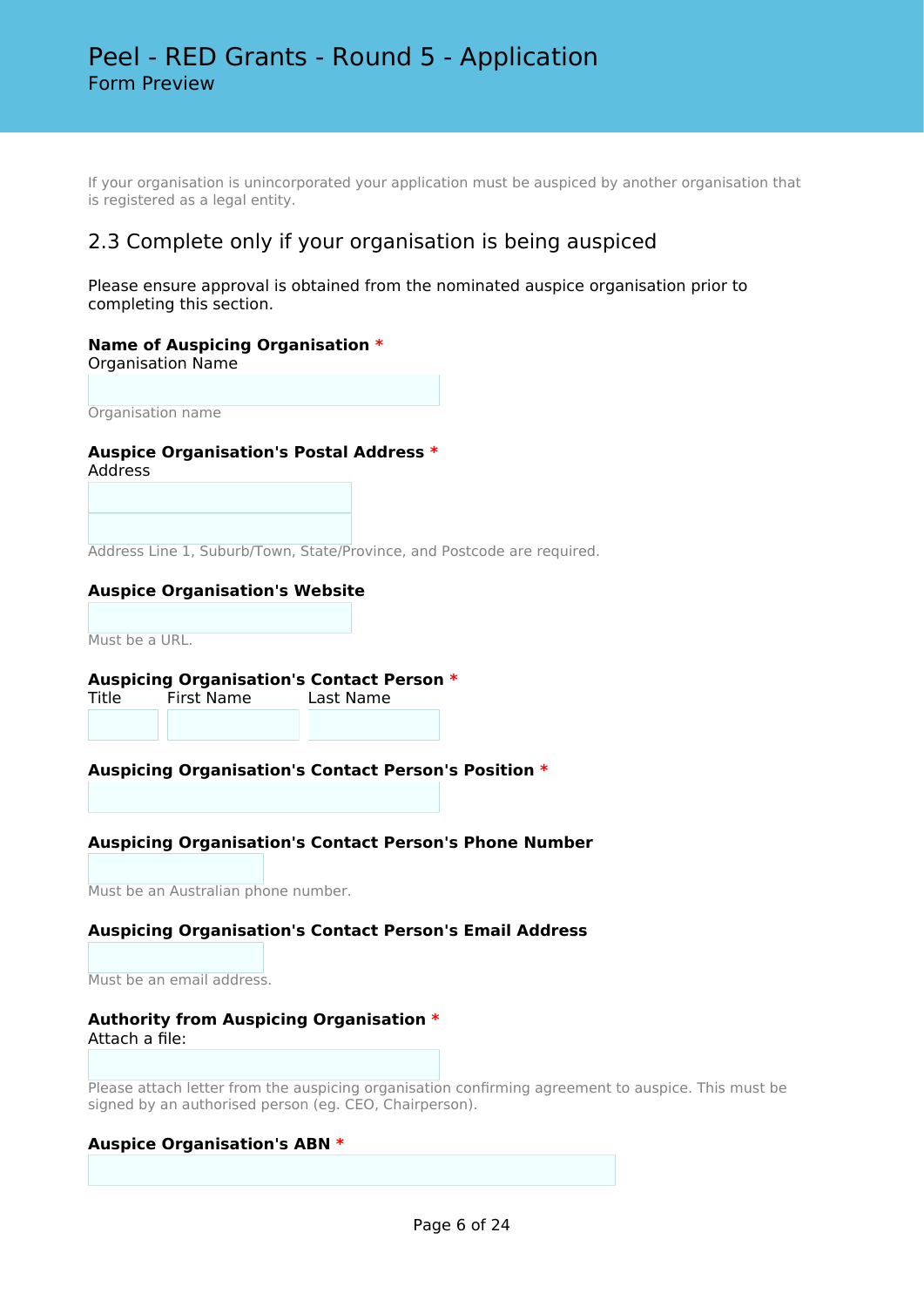The ABN provided will be used to look up the following information. Click Lookup above to check that you have entered the ABN correctly.

| Information from the Australian Business Register |                  |
|---------------------------------------------------|------------------|
| <b>ABN</b>                                        |                  |
| Entity name                                       |                  |
| ABN status                                        |                  |
| Entity type                                       |                  |
| Goods & Services Tax (GST)                        |                  |
| <b>DGR Endorsed</b>                               |                  |
| ATO Charity Type                                  | More information |
| <b>ACNC Registration</b>                          |                  |
| <b>Tax Concessions</b>                            |                  |
| Main business location                            |                  |

Must be an ABN.

## **Auspice Organisation's ACN (if applicable)**

Must be a number.

# 3. Project Information

\* indicates a required field

## 3.1 Project Details

## **Project Title \***

The project title provided in your application may be used for public announcements/media statements if successful (max 15 words).

#### **Project Description (Overview) \***

Provide a short description of your project explaining what you plan to do (max 150 words).

#### **Upload more detailed project information (optional)** Attach a file:

Upload a detailed description of the project. For example, Business Plan, Project Plan, Business Case, etc

#### **Estimated Project Start Date \***

Must be a date.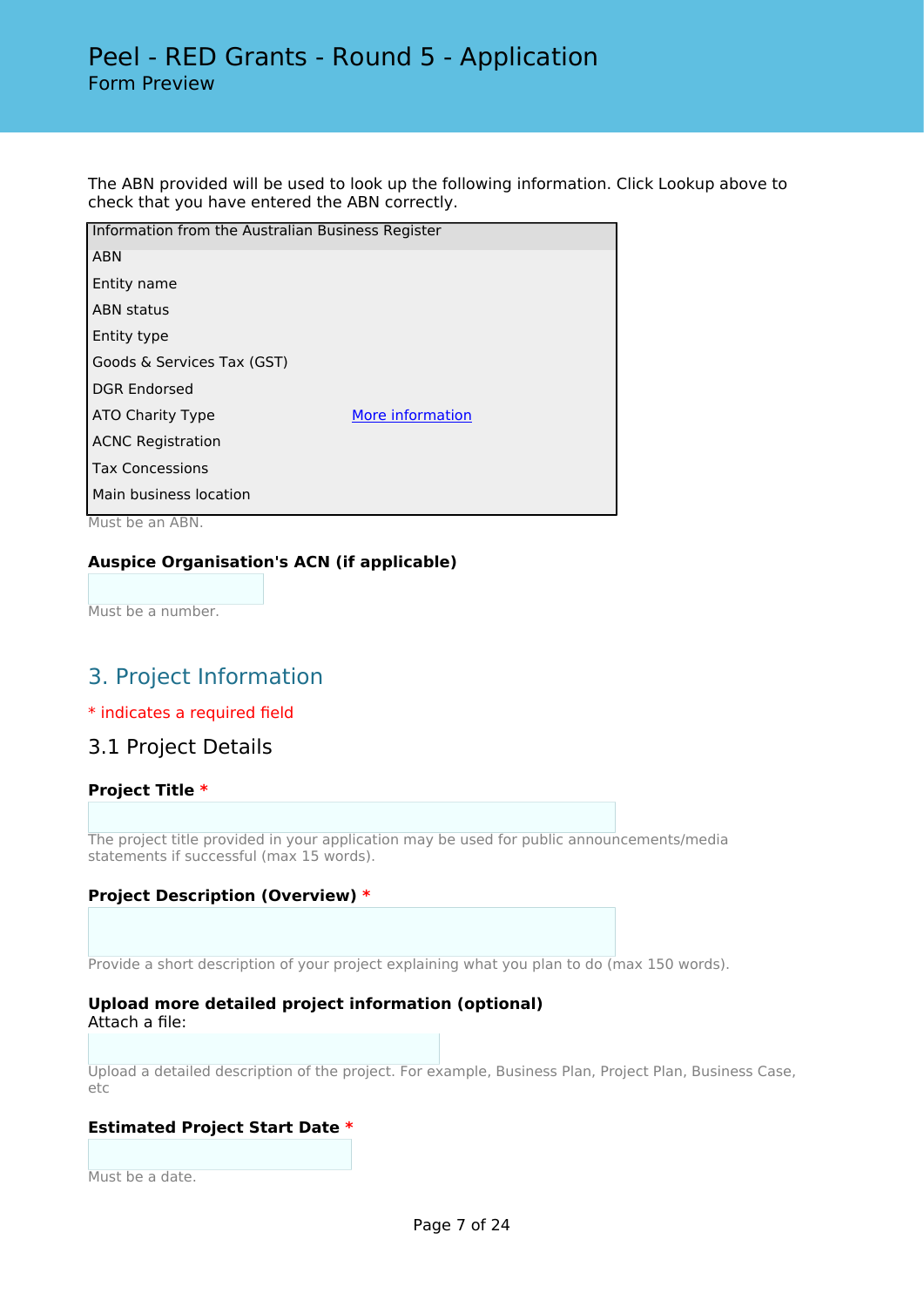## **Estimated Project Completion Date \***

Must be a date.

The following Budget totals and % Cash Co-contribution **AUTO CALCULATE** from the Project Budget and Leverage Funding table in Section 7.1

## **Total Project Budget Cost (Cash)**

\$ This field is AUTO CALCULATED from Section 7.1 Project Budget and Leveraged Funding section.

## **Funding Requested from RED Grant**

\$

This field is AUTO CALCULATED from Section 7.1 Project Budget and Leveraged Funding section.

## **Applicant's Co-contribution (Cash)**

This field is AUTO CALCULATED from Section 7.1 Project Budget and Leveraged Funding section.

## **Funding from Other Sources (Cash)**

\$

\$

This field is AUTO CALCULATED from Section 7.1 Project Budget and Leveraged Funding section.

The following is an auto-calculated field to be used as a guidance on Cash co-contribution (if applicable).

Please review the Guidelines as to your requirements as other State funding will not contribute to your 50% contribution requirement. .

## **Percentage (%) Cash Co-contribution**

This number/amount is calculated.

#### **Which Local Government Area(s) will your project be delivered in? \***

- 
- □ Mandurah, City of

□ Boddington, Shire of □ □ Serpentine-Jarrahdale, Shire of □ Serpentine-Shire of □ Nandurah. City of

□ Murray, Shire of

**Which industry category does the Applicant organisation operate in? \***

# 4. Alignment with RED Grants Objectives (Economic Growth and Development Outcomes)

\* indicates a required field

Project outcomes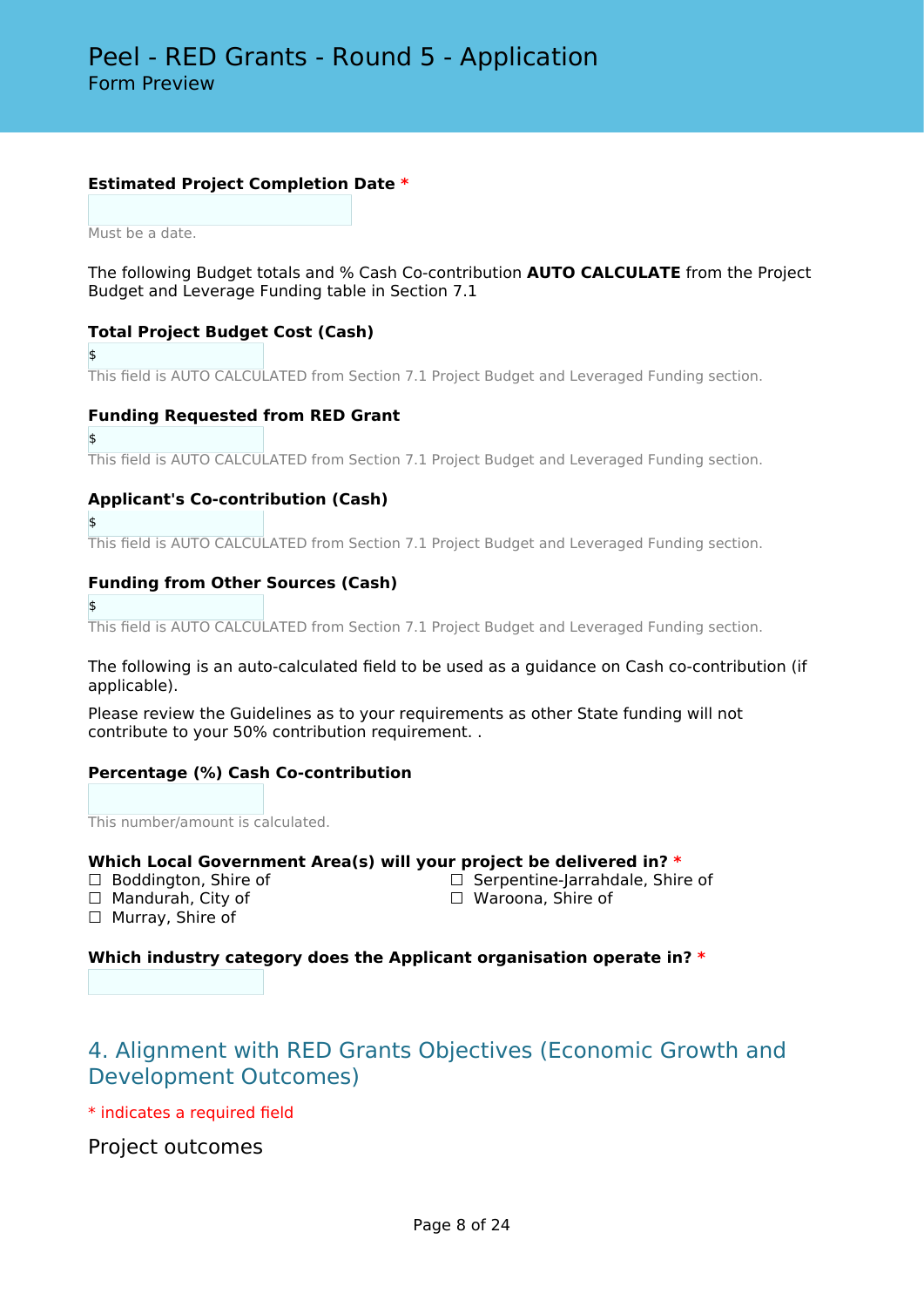#### **Your project must meet one or more of the RED Grants objectives outlined in the Guidelines.**

Describe what is expected to be achieved and the benefits and/or outcomes of the project against the objectives most relevant to your project. Please refer to the Frequently Asked Questions and select an outcome and measure aligned to the objectives from the Common Outcomes and Measures table.

The Commission's priority areas are strongly aligned with the listed State objectives, with a priority on expanding or diversifying industry and developing skills or capabilities. As such the Commission will not provide additional regional priorities for Round 5, please refer to existing regional strategies for guidance. *[Link to documents](https://www.peel.wa.gov.au/the-commission/peel-dc-publications/)*.

*Outcomes refer to the intended economic impact that is expected as a result of delivering the project with the grant funding – the expected outcomes provided should be realistic as you will be expected to report against these under a Grant Agreement and acquittal of the project if successful.*

## **Please indicate which RED Objectives are most applicable to your project: \***

- □ 1. Sustainable jobs
- $\Box$  2. Expanding or diversifying industry
- $\Box$  3. Developing skills or capabilities
- ☐ 4. Attracting new investment in the region
- □ 5. Increasing productivity

Applicants are encouraged to select the objectives most applicable to the project. Please provide detailed descriptions in the corresponding fields below.

# 4.1 Sustainable jobs

## **How will the project create jobs as a result of the grant?**

Note: 'Direct employment' is the term used for the workers employed by the project. 'Indirect employment' refers to job creation and business growth in the economy as a result of increased demand.

## Please complete the below fields to indicate the direct employment outcomes expected as a result of the project.

*Example: Expected Outcome Timeframe Measure Target Full Time (direct – during project) 6 months*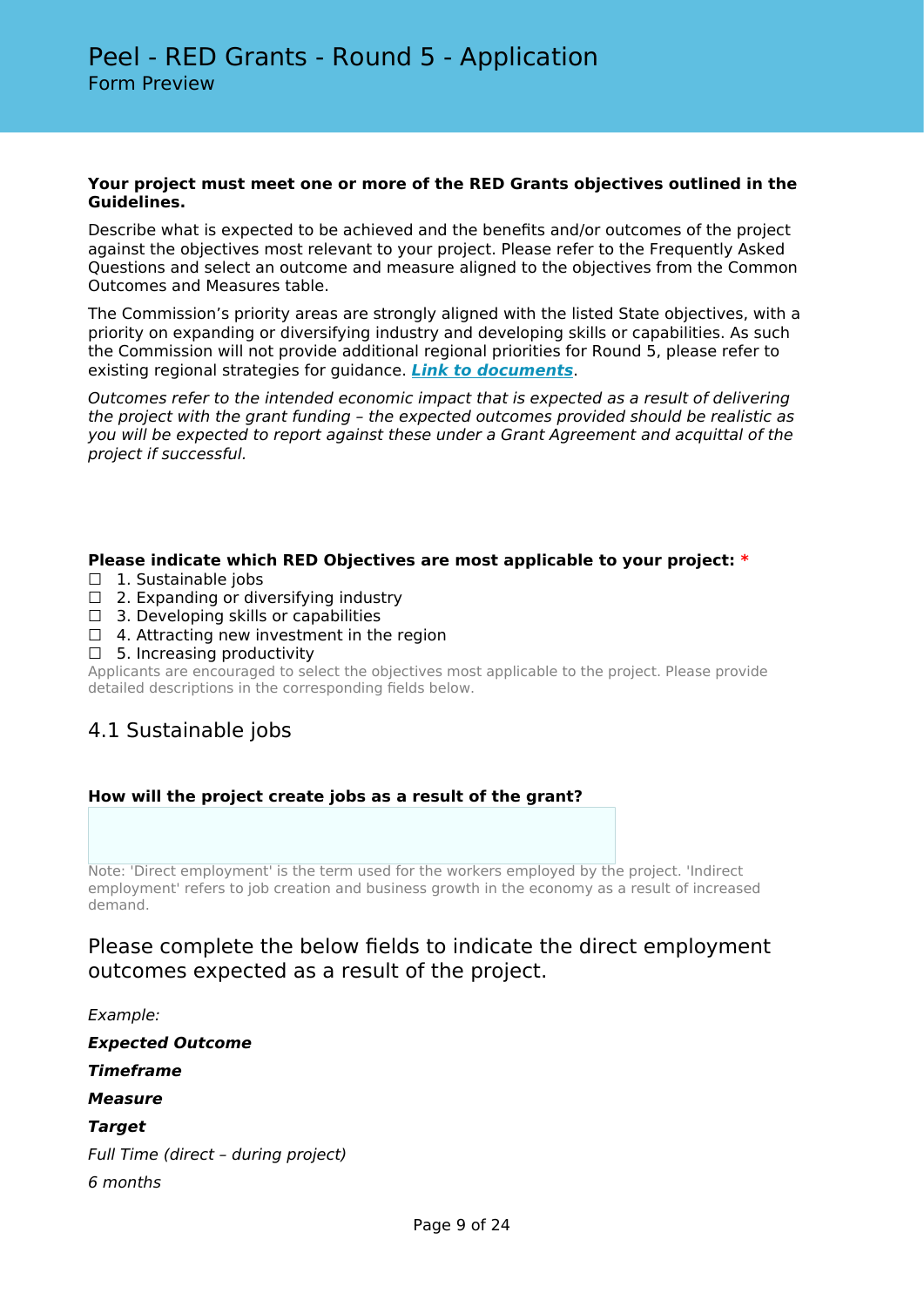| <i>FTF</i>                                            |
|-------------------------------------------------------|
| 3                                                     |
| Full Time (direct - after the project)                |
| 12 months                                             |
| <b>FTF</b>                                            |
| 2                                                     |
| Trainee (or apprentice) (direct - during the project) |
| 6 months                                              |
| <i>FTF</i>                                            |
| 2                                                     |
| Trainee (or apprentice) (direct - after the project)  |
| 12 months                                             |
| FTE                                                   |

*1*

## *For additional examples please refer to the Common Outcomes and Measures table in the Frequently Asked Questions.*

| <b>Expected Outcome Timeframe</b> |                  | Measure                       | Target         |  |
|-----------------------------------|------------------|-------------------------------|----------------|--|
| 1 Full Time (direct - during      |                  |                               |                |  |
| project)                          | Number of Months | How will this be              | Number of Jobs |  |
| This question is read             |                  | measured?                     |                |  |
| only.                             |                  |                               |                |  |
| 2 Full Time (direct - after       | Number of Months |                               | Number of Jobs |  |
| the project)                      |                  | How will this be<br>measured? |                |  |
|                                   |                  |                               |                |  |
| This question is read<br>only.    | Number of Months |                               | Number of Jobs |  |
|                                   |                  |                               |                |  |
| 3 Part Time (direct - during      |                  | How will this be              |                |  |
|                                   | Number of Months | measured?                     |                |  |
| the project)                      |                  |                               | Number of Jobs |  |
| This question is read             |                  |                               |                |  |
| only.                             |                  | How will this be              |                |  |
|                                   | Number of Months | measured?                     | Number of Jobs |  |
| 4 Part Time (direct - after       |                  |                               |                |  |
| the project                       |                  |                               |                |  |
| This question is read             | Number of Months | How will this be              | Number of Jobs |  |
| only.                             |                  | measured?                     |                |  |
|                                   |                  |                               |                |  |
| 5 Casual (direct - during         |                  |                               |                |  |
| the Project)                      | Number of Months | How will this be              | Number of Jobs |  |
| This question is read             |                  | measured?                     |                |  |
| only.                             |                  |                               |                |  |
|                                   | Number of Months |                               | Number of Jobs |  |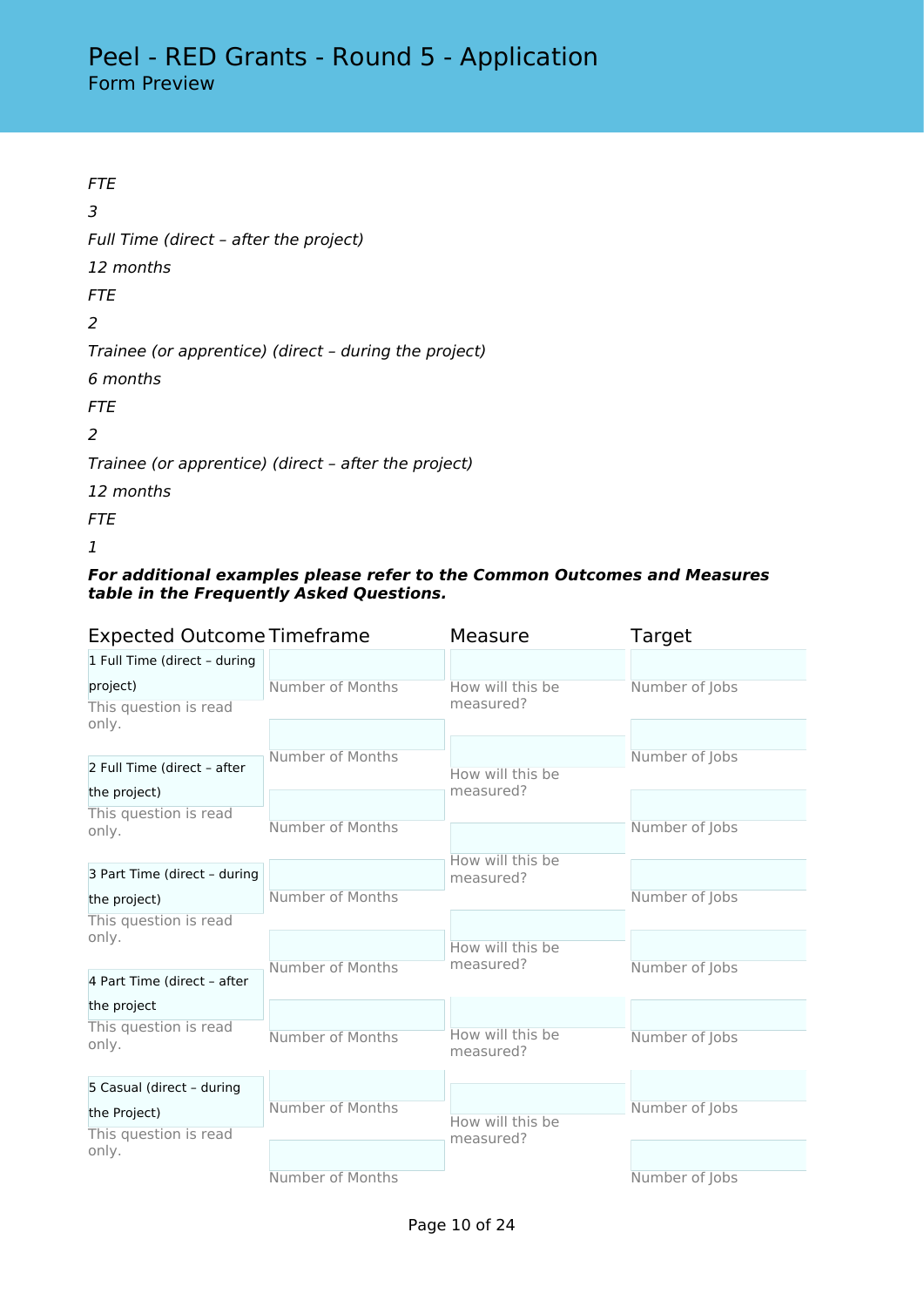# Peel - RED Grants - Round 5 - Application Form Preview

6 Casual (direct – after the

project) This question is read only.

### 7 Trainee (direct – during the project)

This question is read only.

8 Trainee (direct – after the project) This question is read only.

How will this be measured?

How will this be measured?

# 4.2 Expanding or diversifying industry

**Which industry will benefit from the project and how will it increase the current value of that industry to the regional economy?**

*Example: Expected Outcome Timeframe Measure Target Increase in domestic sales 12 months \$ increase or % increase 50% Increase in revenue 12 months \$ increase or % increase \$50,000 For additional examples please refer to the Common Outcomes and Measures table in the Frequently Asked Questions.*

| <b>Expected Outcome Timeframe</b> | Measure | Target |
|-----------------------------------|---------|--------|
|                                   |         |        |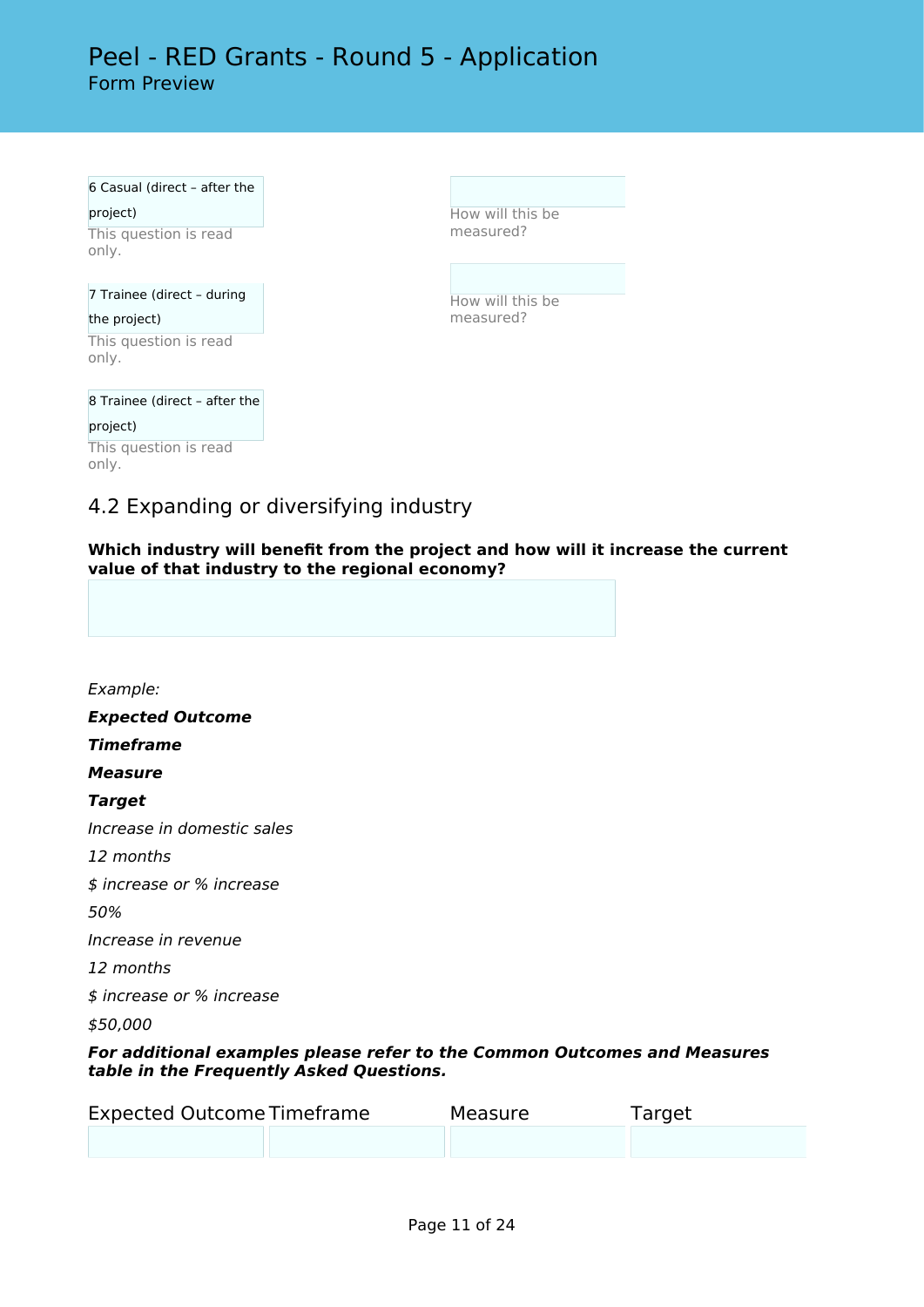

# 4.3 Developing Skills or Capabilities

**What core skills or capabilities will be developed, and how will this address regional gaps and be applied to generate jobs and growth?**

*Example:*

*Expected Outcome*

*Timeframe*

*Measure*

## *Target*

*Participation in accredited training / education*

*6 months*

*# of people*

*3*

*Participation in informal training / professional development*

*12 months*

*# of people*

*1*

*For additional examples please refer to the Common Outcomes and Measures table in the Frequently Asked Questions.*

| <b>Expected Outcome Timeframe</b> | Measure | Target |
|-----------------------------------|---------|--------|
|                                   |         |        |
|                                   |         |        |
|                                   |         |        |
|                                   |         |        |
|                                   |         |        |
|                                   |         |        |
|                                   |         |        |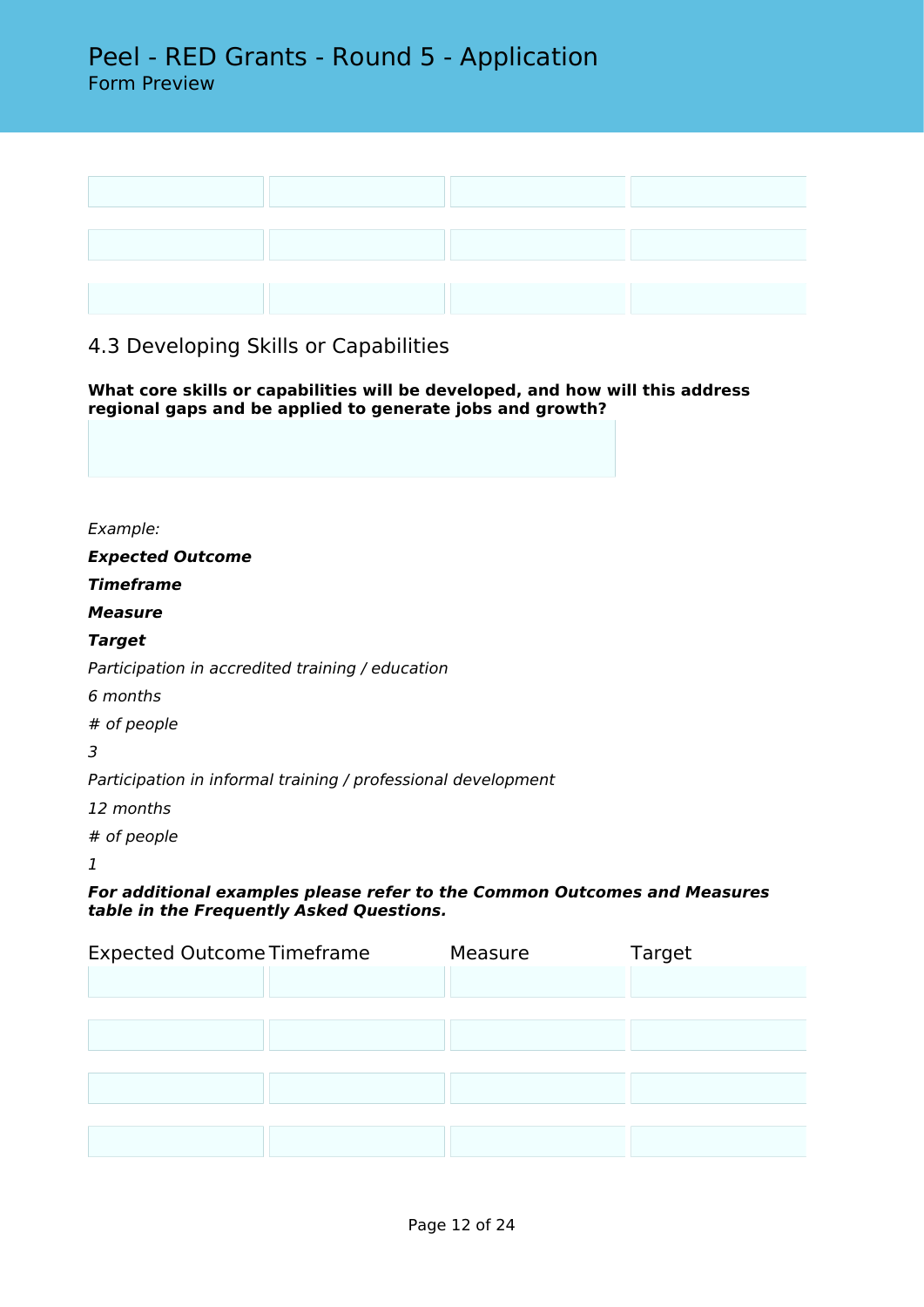## 4.4 Attracting new investment in the region

**How will the project unlock future investment in the organisation, industry or region? What is the source of this investment and likelihood it will be secured?**

*Example:*

*Expected Outcome*

*Timeframe*

*Measure*

## *Target*

*Proponent / external investment into the project (Leveraged funding)*

*2 months*

*\$ or % of total project value*

*50%*

*Future investment secured as a result of the project*

*24 months*

*\$*

*\$500K*

## *For additional examples please refer to the Common Outcomes and Measures table in the Frequently Asked Questions.*

| <b>Expected Outcome Timeframe</b> | Measure | Target |
|-----------------------------------|---------|--------|
|                                   |         |        |
|                                   |         |        |
|                                   |         |        |
|                                   |         |        |
|                                   |         |        |
|                                   |         |        |
|                                   |         |        |

# 4.5 Increasing productivity

## **What impact will the Grant have on the productivity or performance of the applicant's business or organisation?**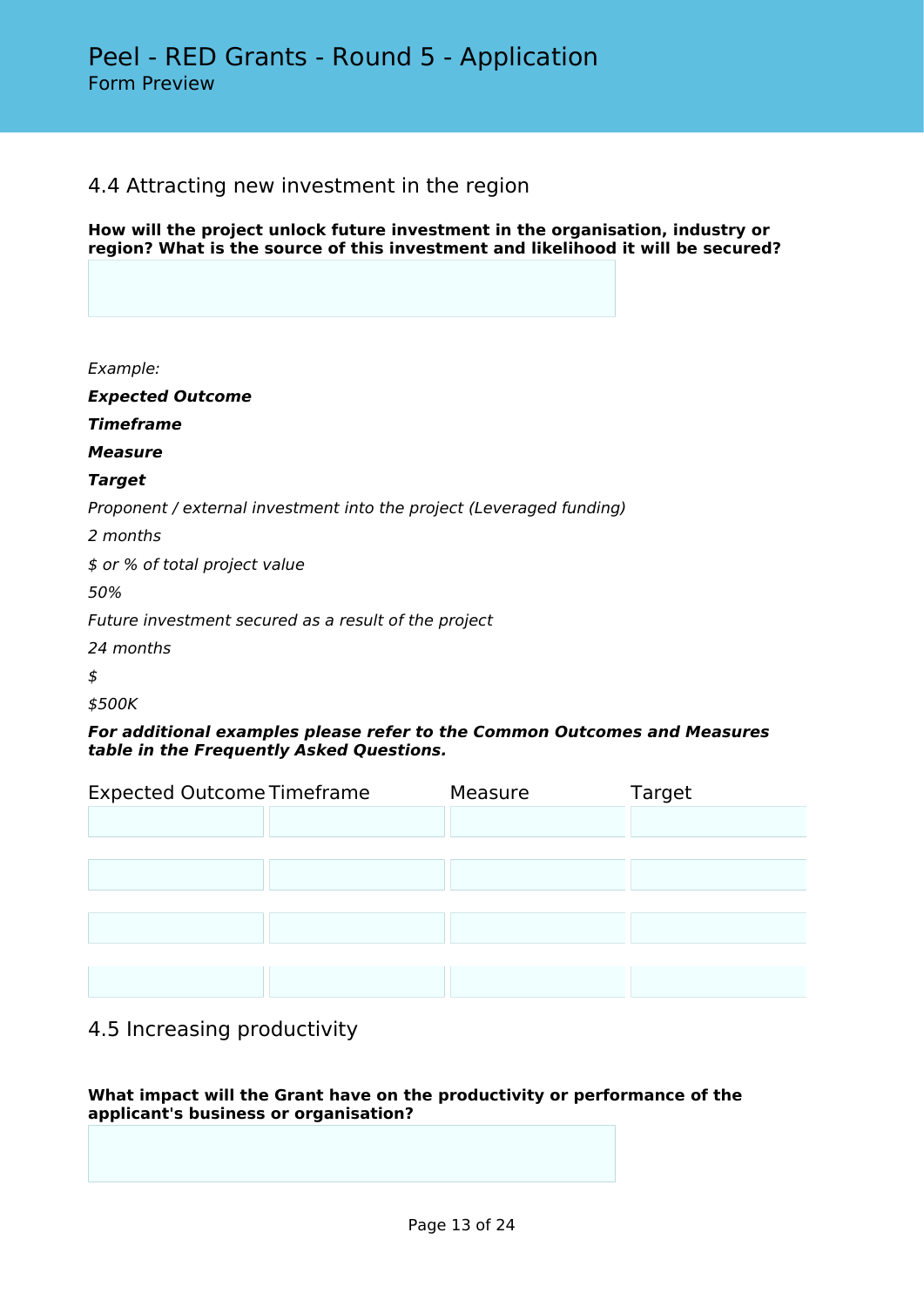| Example:                                                                                                     |
|--------------------------------------------------------------------------------------------------------------|
| <b>Expected Outcome</b>                                                                                      |
| <b>Timeframe</b>                                                                                             |
| <b>Measure</b>                                                                                               |
| <b>Target</b>                                                                                                |
| Increase in production                                                                                       |
| 12 months                                                                                                    |
| # could be visitors, hectares, tonnes, litres kg, etc but overall % increase is the measure or<br>% increase |
| 80%                                                                                                          |
| Decrease in production costs                                                                                 |
| 12 months                                                                                                    |
| \$ decrease or % decrease                                                                                    |
| \$50K                                                                                                        |
|                                                                                                              |

## *For additional examples please refer to the Common Outcomes and Measures table in the Frequently Asked Questions.*

| <b>Expected Outcome Timeframe</b> | Measure | Target |
|-----------------------------------|---------|--------|
|                                   |         |        |
|                                   |         |        |
|                                   |         |        |
|                                   |         |        |
|                                   |         |        |
|                                   |         |        |
|                                   |         |        |

# 5. Market Viability and Commercialisation

## \* indicates a required field

# 5.1 Demand

## **How does the project meet industry demand or an identified need in the Peel region?**

Must be no more than 250 words. How does the project benefit the broader community/industry?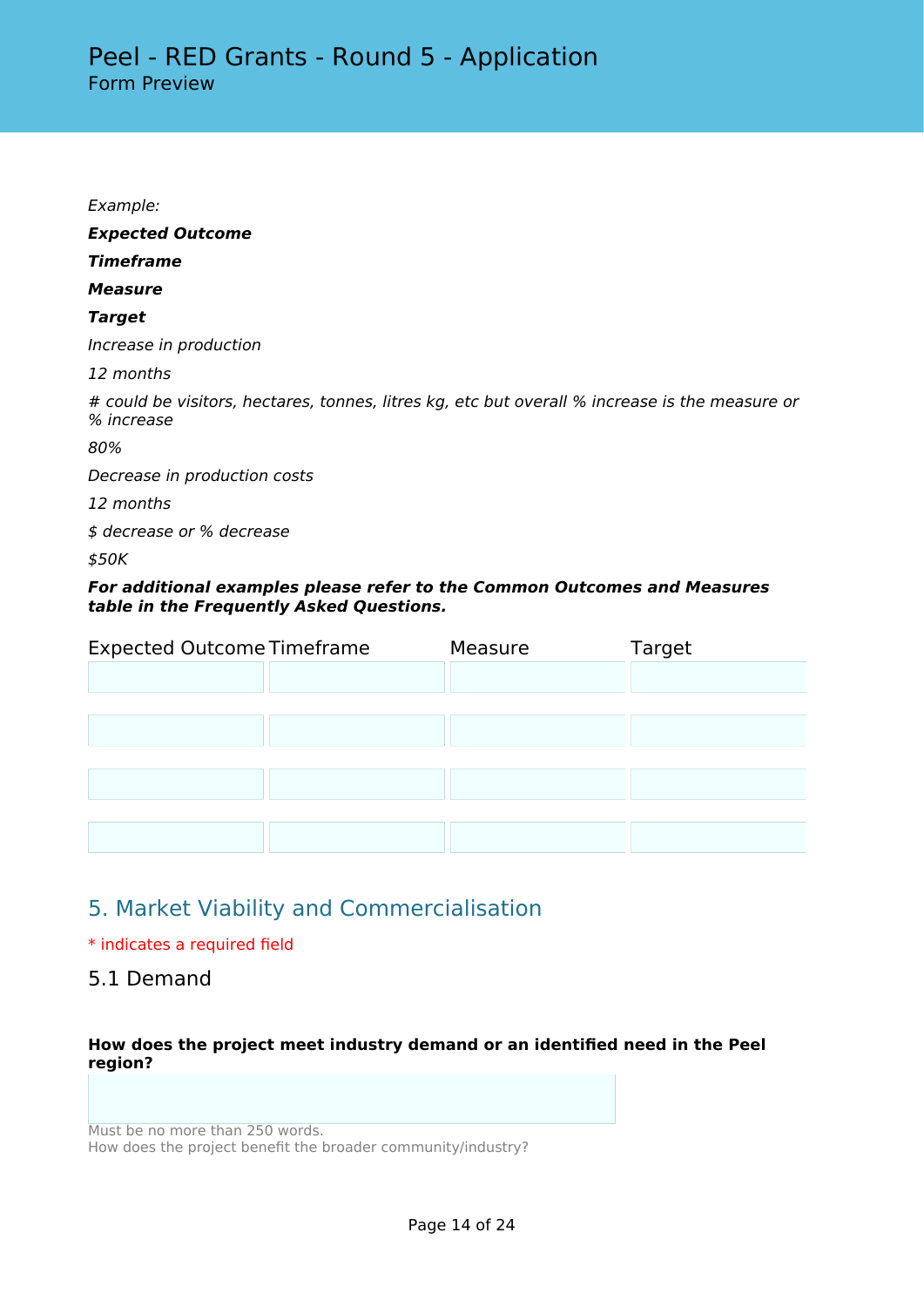# 5.2 Market Conditions

## **Please provide a summary assessment of the market conditions in relation to your project \***

Eg. market gaps, market size, estimation of new or increased sales.

## **Describe any major competitors to your project or project activity in the region \***

Eg. product or service, proximity, technologies, barriers to market, price.

# 6. Partnerships and Collaboration

## \* indicates a required field

## 6.1 Stakeholder Engagement

**Provide the names and details of local stakeholders and their level of support for the project.**

Describe how you have involved local government, the local community and others in planning and decision making for your project. Letters of support may be provided to support your application.

#### **Letters of Support (Optional)** Attach a file:

**Have you considered developing partnerships or collaborations for the project? If so, please provide details.**

# 6.2 Local Content

## **Do you intend to use local contractors and/or service providers for your project? \***  $\cap$  Yes  $\cap$  No

Local content for the purposes of this RED grant application refers to the sourcing of goods and services in the Peel region or an area within 50km of the project delivery location.

#### **Local content % \***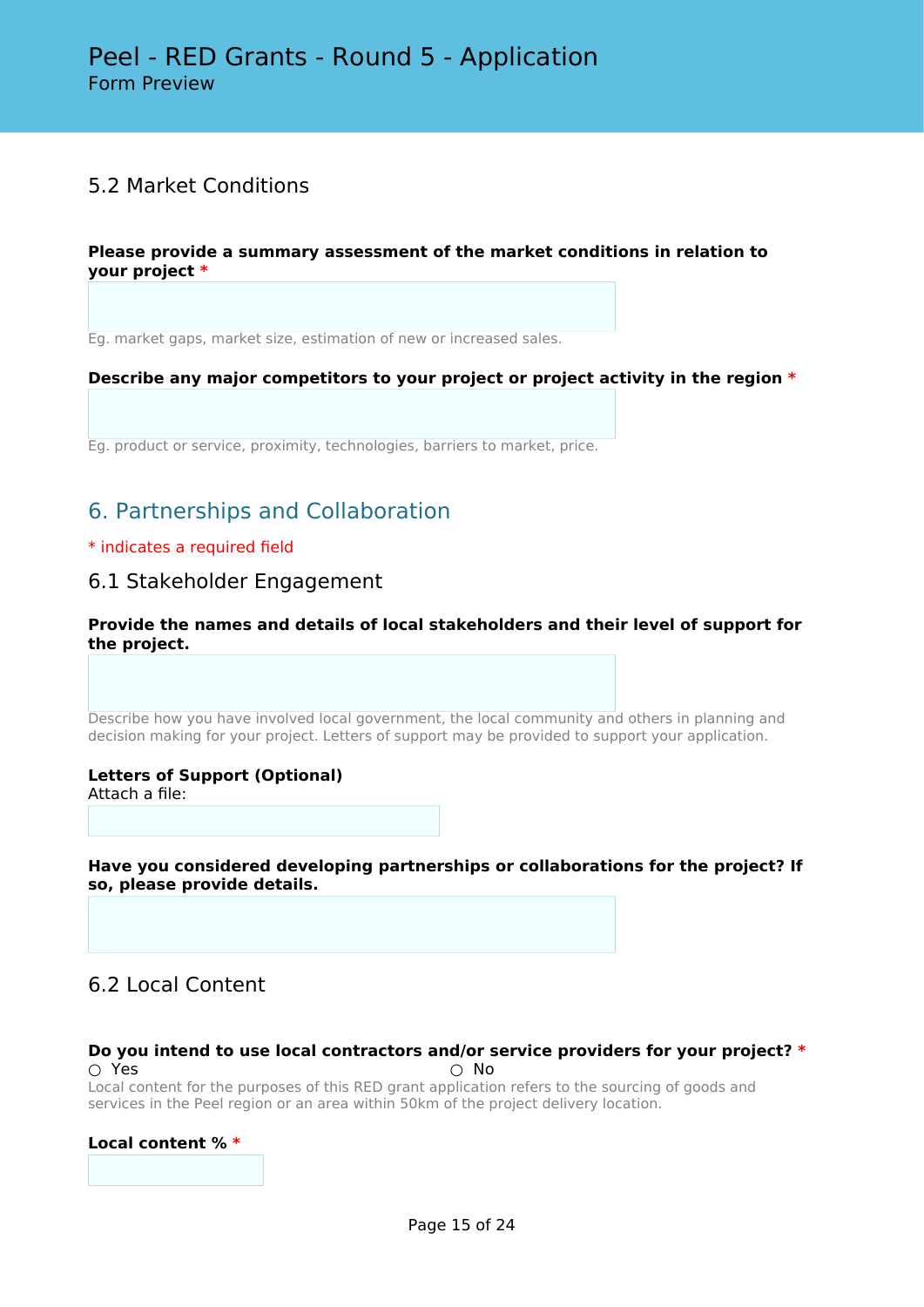Please estimate the percentage of requested grant funding to be expended on local goods and services.

Please detail below how your project meets the following Local Content objectives:

- Building the capability of local suppliers, and providing opportunities for regional businesses to supply items/services for the project;
- Increasing regional employment and regional business participation through subcontractors, suppliers, apprenticeships and traineeships;
- Supporting emerging or new industries in the region, and promotion and awareness of local industry and businesses; and
- Benefiting the local regional economy through any other identifiable means.

#### **Local content details**

Please detail goods and/or services to be sourced locally and explain how the project meets the local content objectives listed above. If you do not intend to use local content please explain why.

# 7. Project Budget, Cash Co-contribution and Leveraged Funding

#### \* indicates a required field

## Financial Audit

For projects requesting more than \$50,000 RED funding, audit costs must be included in the budget table.

The Financial Audit must be independent of the Grantee and undertaken by a member of the Institute of Chartered Accountants in Australia, the Australian Society of Certified Practicing Accountants or the National Institute of Accountants.

## 7.1 Project Cash

#### **Please detail project items to be funded through CASH contributions. Applicants should refer to Section 4 of the Guidelines to confirm items or activities that are ineligible for RED funding before completing this section.**

Please attach quotes for all budget line items to justify funding requests. If funding has been secured from other sources please attach written evidence.

Note: Please enter whole dollars only.

| <b>Project</b><br><b>Items</b> | <b>RED</b><br>Grant<br><b>Funds</b><br>Requested ST)<br>(ex GST) | <b>ApplicantOther</b><br><b>Cash (ex Source/s Funding Source Status</b> | Name<br>(ex GST) Source/s Entity | Other<br><b>Type</b> | <b>Other</b> | <b>Date</b><br><b>Expected</b><br>on.<br><b>Requested</b><br><b>Funds</b> | <b>Ouote</b><br>Contributformding of Other Funding Funding Decision Attached |
|--------------------------------|------------------------------------------------------------------|-------------------------------------------------------------------------|----------------------------------|----------------------|--------------|---------------------------------------------------------------------------|------------------------------------------------------------------------------|
| Include                        |                                                                  |                                                                         |                                  | Predominant          |              | Must be a                                                                 |                                                                              |
| Audit                          |                                                                  |                                                                         |                                  | business             |              | date.                                                                     |                                                                              |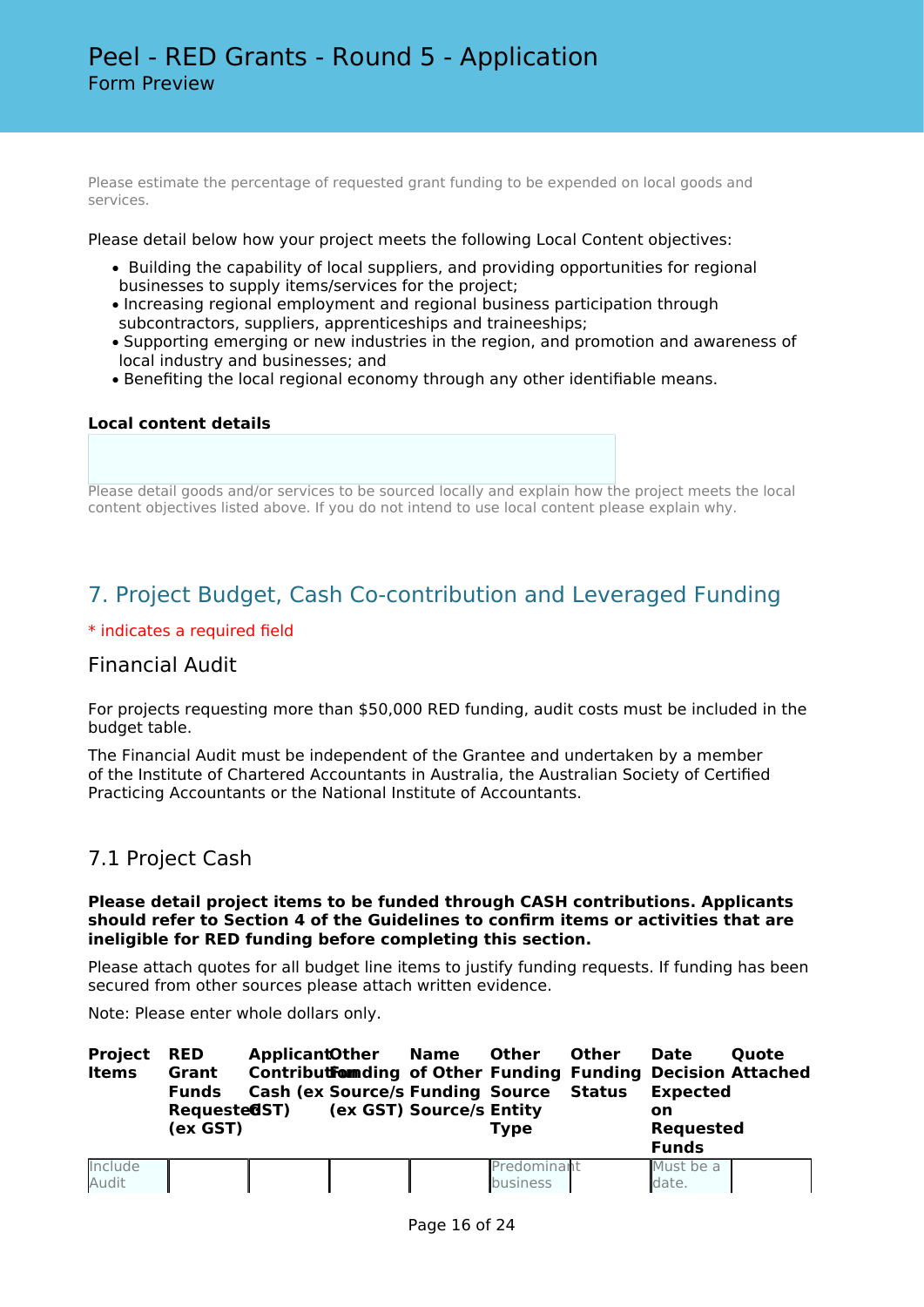| Costs (if Must be<br>applicable) a dollar | amount. | Must be<br>a dollar<br>amount. | Must be<br>a dollar<br>amount. | activity<br>of the co-<br>contributor |  |  |
|-------------------------------------------|---------|--------------------------------|--------------------------------|---------------------------------------|--|--|
|                                           |         |                                |                                |                                       |  |  |
|                                           |         |                                |                                |                                       |  |  |
|                                           |         |                                |                                |                                       |  |  |

# 7.2 Total Project Budget

This section is **AUTO CALCULATED** from the above table and amounts will be transposed to Section 3.1.

| <b>Total of RED Grant Funds</b>      | <b>Total of Own Organisation (ex</b> | Total of Other Source/s (ex GST) CTOTAL (A+B+C) |                                      |  |
|--------------------------------------|--------------------------------------|-------------------------------------------------|--------------------------------------|--|
| requested (ex GST) A                 | GST) B                               |                                                 |                                      |  |
| \$                                   |                                      |                                                 |                                      |  |
| This number/amount is<br>calculated. | This number/amount is<br>calculated. | This number/amount is<br>calculated.            | This number/amount is<br>calculated. |  |

# Quotes and Other Funding

Attached quotes and evidence of secured funding from other sources.

Attach a file:

# 7.3 Cash Flow

Cash flow requirements for project items should the project cover multiple financial years. Cash flow **MUST** match Total Project Cost in the table above.

| <b>Project Items</b> | <b>First Payment</b><br>2022/23 (ex GST) | <b>Second Payment</b><br>2023/24 (ex GST)                                  | <b>TOTAL</b> |
|----------------------|------------------------------------------|----------------------------------------------------------------------------|--------------|
|                      |                                          | Must be a dollar amount. Must be a dollar amount. Must be a dollar amount. |              |
|                      |                                          |                                                                            |              |
|                      |                                          |                                                                            |              |
| <b>TOTAL</b>         |                                          |                                                                            |              |

# 7.4 In-kind Contribution (non-cash)

## **Please detail any in-kind contributions**

Use the table below to itemise project items funded through in-kind contributions.

| <b>Project item/s</b> | Name of in-kind source | <b>Estimated value</b>   |
|-----------------------|------------------------|--------------------------|
|                       |                        | Must be a dollar amount. |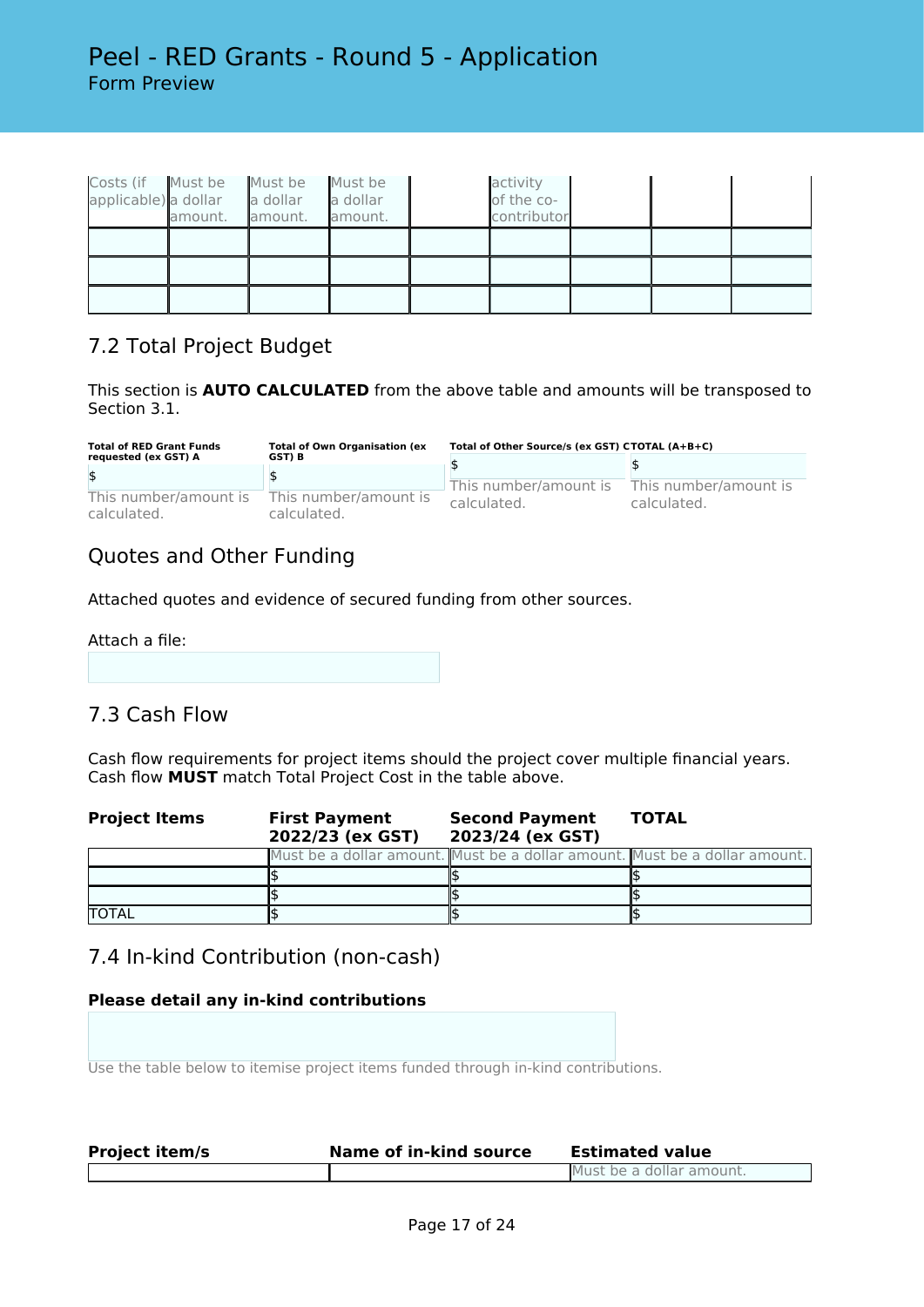## 7.5 Other RED Funding

### **Are you applying for RED Grant funding from more than one Regional Development Commission for this project? \***

 $\bigcirc$  Yes  $\bigcirc$  No If yes, please advise which Commission/s and the amount being requested in each region. Please outline if the purpose of the funding is different across multiple regions.

| Date of<br><b>Application</b> | <b>Purpose of</b><br><b>Funding</b> | Amount                      | <b>RDC Region</b> | <b>RDC Contact</b><br><b>Person</b> |
|-------------------------------|-------------------------------------|-----------------------------|-------------------|-------------------------------------|
| Must be a date.               |                                     | Must be a dollar<br>amount. |                   |                                     |
|                               |                                     |                             |                   |                                     |
|                               |                                     |                             |                   |                                     |
|                               |                                     |                             |                   |                                     |

## 7.6 Other Funding Programs

## **Has your organisation applied for, or been approved for funding for this project from any other State Government program? \***

 $\circlearrowright$  Yes  $\circlearrowright$  No. If yes, please provide details including the amount requested and the funding status.

| Date of<br><b>Application</b> | Approved /<br><b>Pending</b> | <b>Purpose of</b><br><b>Funding</b> | Amount           | Name of<br>Program | <b>Contact</b><br><b>Person</b> |
|-------------------------------|------------------------------|-------------------------------------|------------------|--------------------|---------------------------------|
| Must be a date.               |                              |                                     | Must be a dollar |                    |                                 |
|                               |                              |                                     | lamount.         |                    |                                 |
|                               |                              |                                     |                  |                    |                                 |
|                               |                              |                                     |                  |                    |                                 |
|                               |                              |                                     |                  |                    |                                 |

## **Outline the reason why State Government funding is sought for the project?**

Why is Government funding required? Has a loan or equity funding been investigated for the project?

# 8. Project Planning and Governance

## \* indicates a required field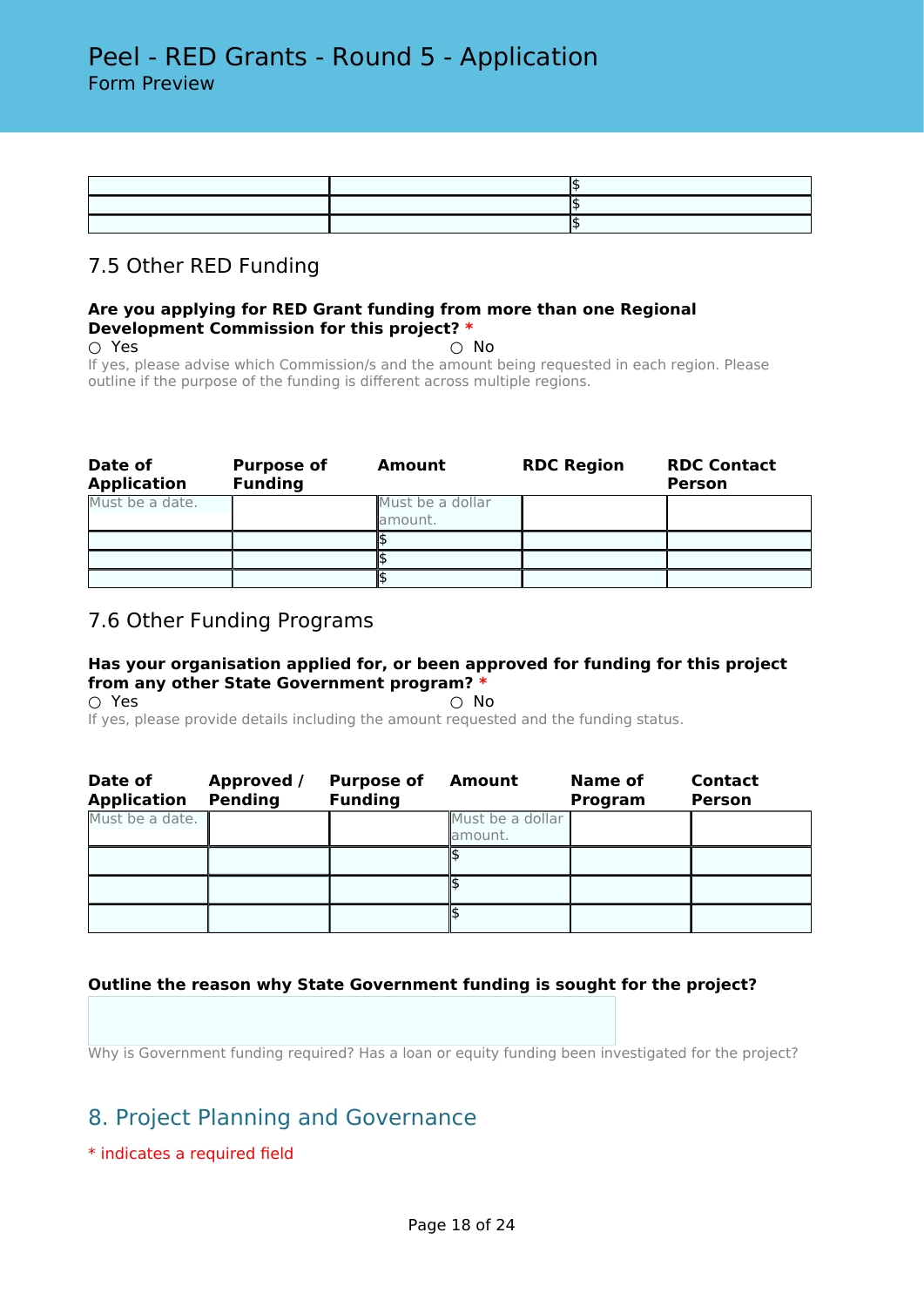## **Is the project ready to start if grant funding is approved? \***

○ Yes ○ No If No please contact the Peel Development Commission on 9535 4140 before proceeding with this application.

# 8.1 Approvals

## **Has detailed project planning been completed and necessary approvals obtained?**

**\***

○ Yes ○ No ○ Not Applicable

## **If No, please advise status**

If applicable please upload relevant documents (eg: lease agreement, licensing,concept designs, planning approval, tenure, etc)

## **Planning Documents (Optional)**

Attach a file:

## 8.2 Timeline and Milestones

Please complete the project milestone table below. For complex projects please attach a separate project timeline (eg. Gantt Chart)

| Milestone 1        | <b>Expected date of completion</b> |
|--------------------|------------------------------------|
|                    |                                    |
|                    |                                    |
|                    |                                    |
|                    |                                    |
| <b>Milestone 2</b> | <b>Expected date of completion</b> |
|                    |                                    |
|                    |                                    |
|                    |                                    |
|                    |                                    |
| <b>Milestone 3</b> | <b>Expected date of completion</b> |
|                    |                                    |
|                    |                                    |
|                    |                                    |
|                    |                                    |
| <b>Milestone 4</b> | <b>Expected date of completion</b> |
|                    |                                    |
|                    |                                    |
|                    |                                    |
|                    |                                    |
| <b>Milestone 5</b> | <b>Expected date of completion</b> |
|                    |                                    |
|                    |                                    |
|                    |                                    |
|                    |                                    |
| <b>Milestone 6</b> | <b>Expected date of completion</b> |
|                    |                                    |
|                    |                                    |
|                    |                                    |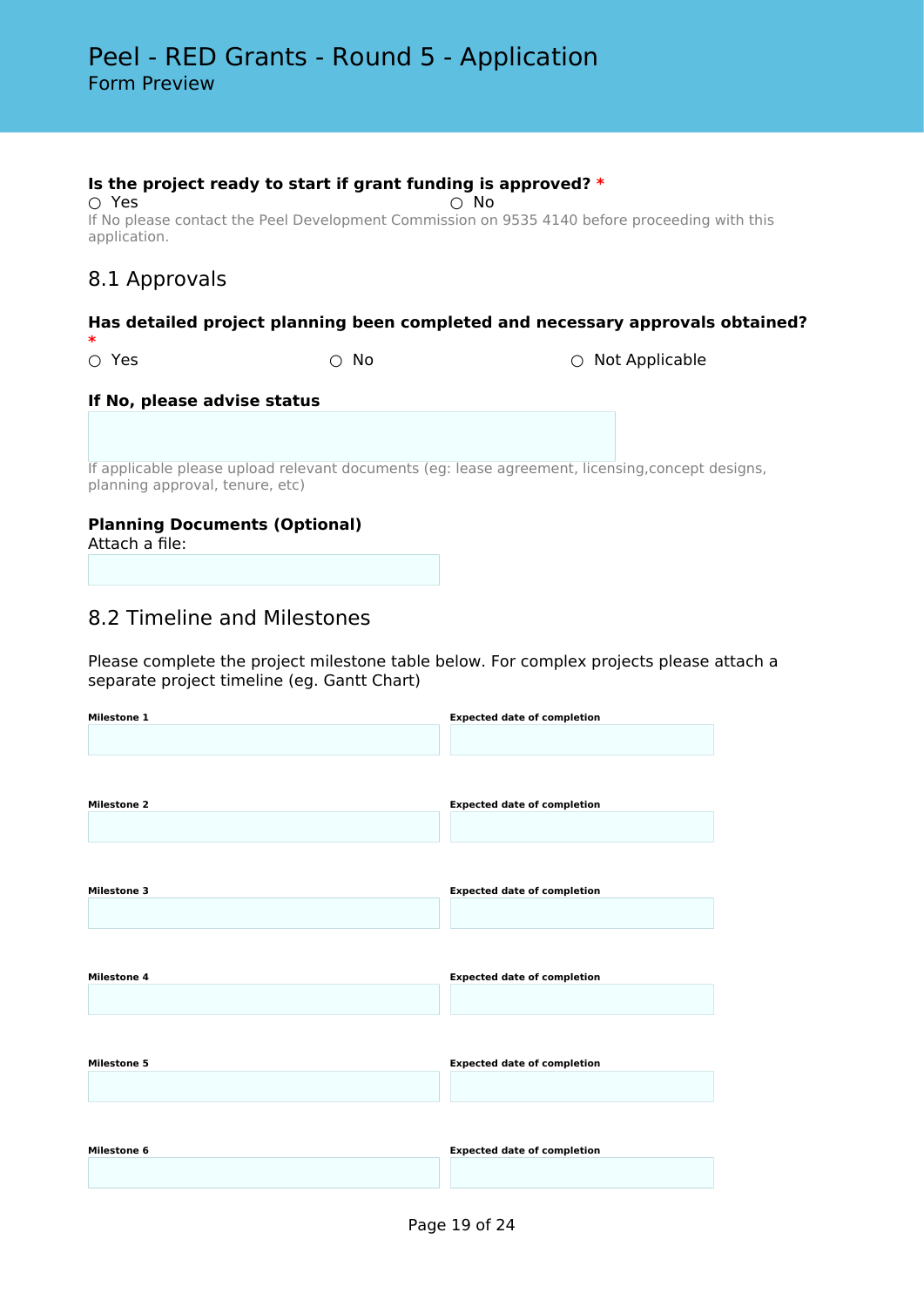

## **How will operating and maintenance costs for the project be met beyond the funding period? \***

For example, if the project creates two new jobs, or commissions new equipment, how does the organisation plan to sustain these jobs / cover maintenance costs?

# 8.4 Risk Assessment for your Project

Identify the risks associated with the Project (that the applicant can reasonably control or influence) and include issues that may prevent the Project progressing or that may hinder the achievement of the stated Project outcomes being achieved. Consider and explain the risk mitigation strategies that will minimise the effects of each stated risk.

## **Probability:**

**Low -** Unlikely to occur during the project period and with little impact on the project

**Medium -** Possibility of occurrence and with some impact on the project

**High -** Very likely to occur during the project period and potentially impacting heavily

Please complete the Risk Assessment table below, or attach a copy of your Risk Management Plan to your application.

| <b>Risk Description</b> | <b>Risk Probability</b> | <b>Mitigation Strategy</b> |
|-------------------------|-------------------------|----------------------------|
|                         | (Low, Medium or High)   |                            |
|                         |                         |                            |
|                         |                         |                            |
|                         |                         |                            |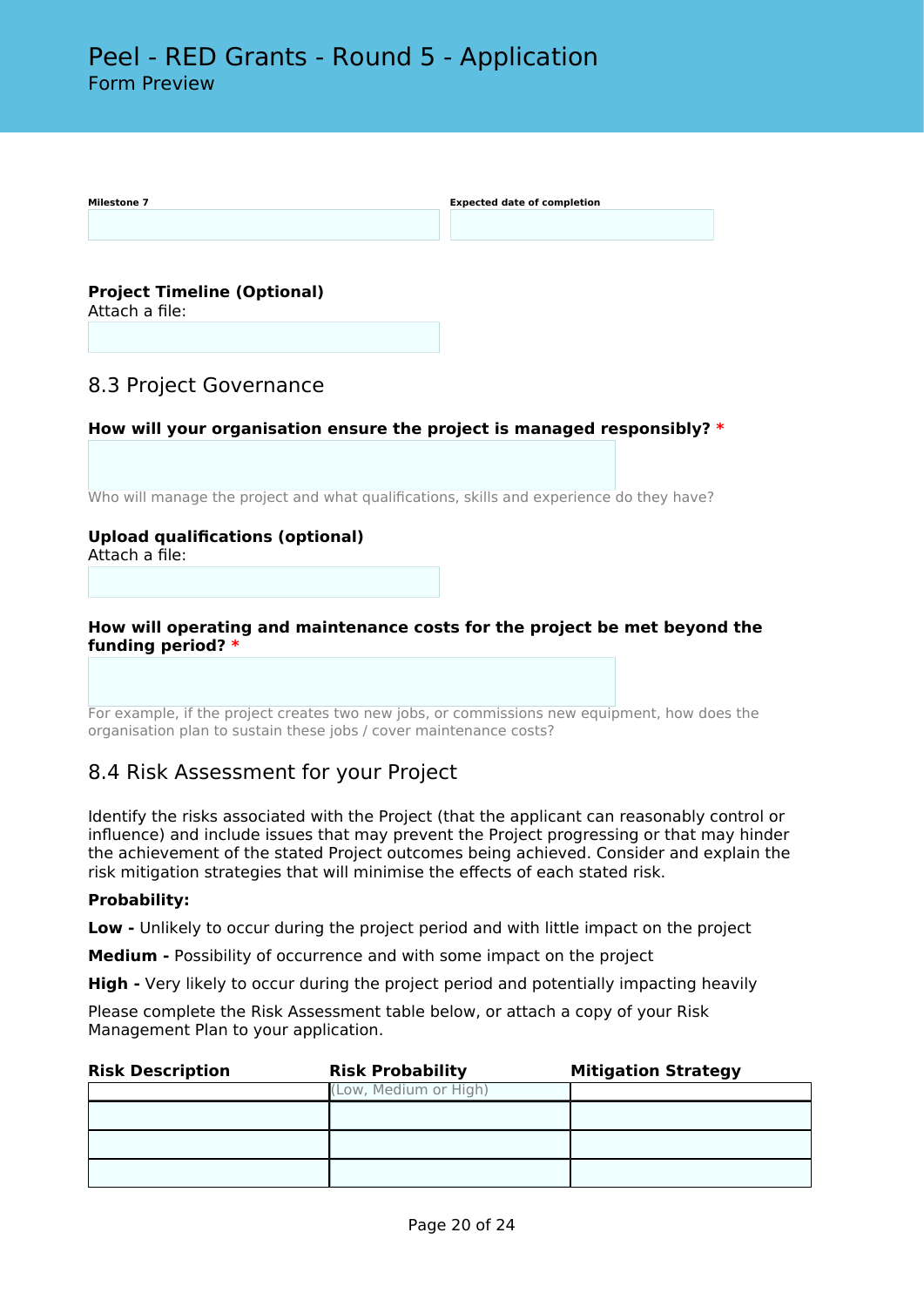# **Risk Management Plan (Optional)**

Attach a file:

Upload a copy of your Risk Management Plan

# 8.5 Financial Information

To enable the Commission to undertake a financial viability assessment of the organisation, please upload the following financial information

- 1.Financial statements verified by a Certified Practising Accountant, Chartered Accountant or Registered Auditor for the last two (2) years;
- 2.Current year-to-date financial information (income and expenditure statement and/or balance sheet)

## **Upload Financial Information**

Attach a file:

**Have you provided the information requested above? \***

 $\bigcirc$  Yes  $\bigcirc$  No

#### **If No - please outline why**

For example, business operating for less than 2 years / never had financial statements verified by CPA, Chartered Accountant or registered Auditor.

## 8.6 Liabilities

*Please note, you may be required to provide documentation upon request relating to the following information.*

## **Has the applicant or any of its senior office bearers been involved in any litigation or prosecution in the past three (3) years? \***

 $\bigcirc$  Yes  $\bigcirc$  No

**If Yes - please provide explanation why any litigation or prosecution should not be considered relevant to this application**

**Has the applicant or any of its senior office bearers (directors, partners, presidents, executive directors, project managers) been involved with any business failure, including liquidation, voluntary administration or receivership? \***  $\bigcirc$  Yes  $\bigcirc$  No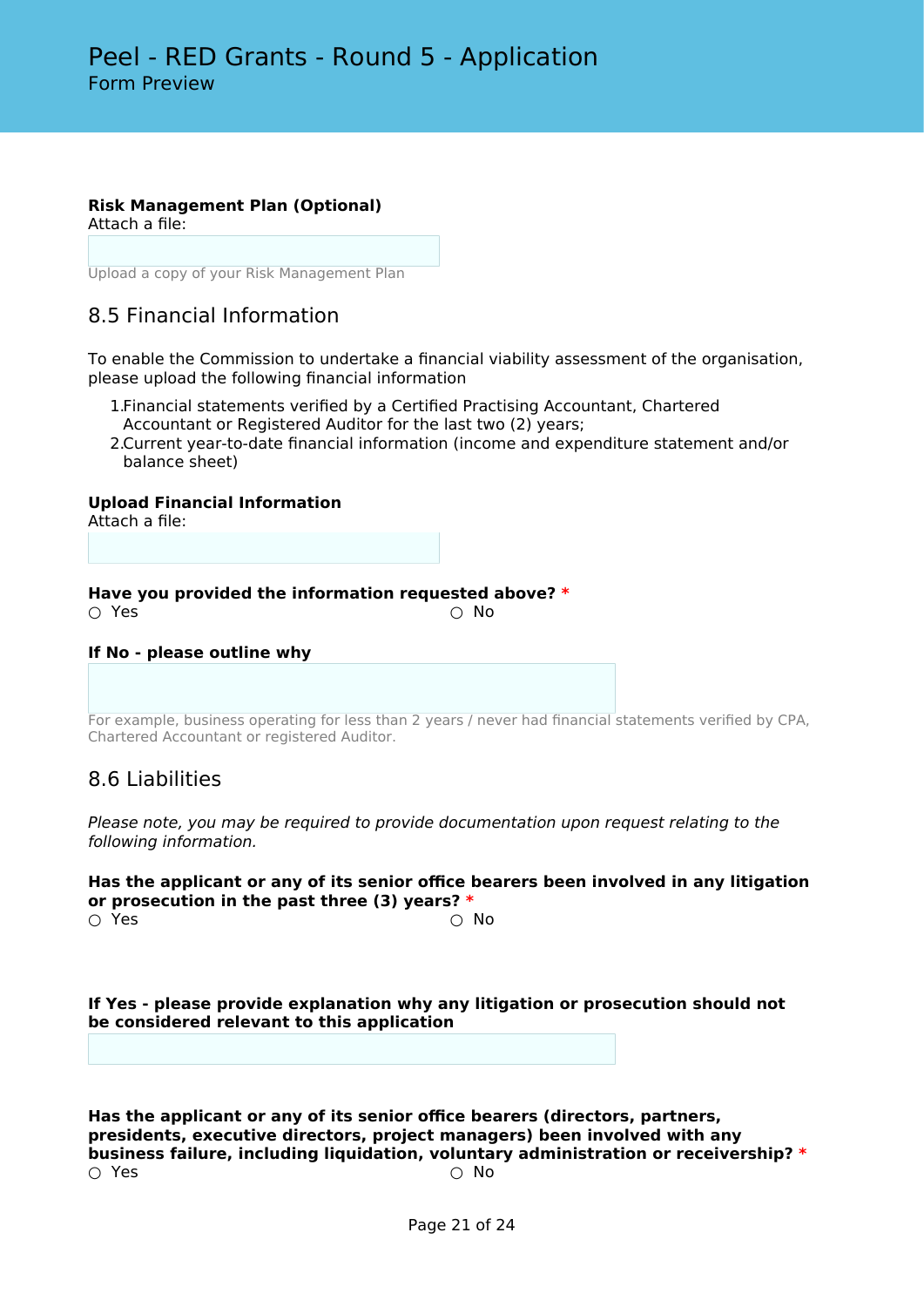| If Yes - please provide details                                                                                                                                         |            |  |
|-------------------------------------------------------------------------------------------------------------------------------------------------------------------------|------------|--|
|                                                                                                                                                                         |            |  |
|                                                                                                                                                                         |            |  |
|                                                                                                                                                                         |            |  |
| Has there been any significant financial matter which may impact on the ability of                                                                                      |            |  |
| the Applicant to deliver the project? *<br>$\circ$ Yes                                                                                                                  | $\circ$ No |  |
|                                                                                                                                                                         |            |  |
|                                                                                                                                                                         |            |  |
| If Yes - please provide details                                                                                                                                         |            |  |
|                                                                                                                                                                         |            |  |
|                                                                                                                                                                         |            |  |
|                                                                                                                                                                         |            |  |
| Are there any future commitments or contingent liabilities that might materially<br>affect the applicant in the delivery of the project or performance of the activity? |            |  |
| $\circ$ Yes                                                                                                                                                             | $\circ$ No |  |
|                                                                                                                                                                         |            |  |
| If Yes - please provide details                                                                                                                                         |            |  |
|                                                                                                                                                                         |            |  |
|                                                                                                                                                                         |            |  |
|                                                                                                                                                                         |            |  |
| Has the applicant ever been found in default of its creditors? $*$                                                                                                      |            |  |
| $\circ$ Yes                                                                                                                                                             | $\circ$ No |  |
|                                                                                                                                                                         |            |  |
| If Yes - please provide details                                                                                                                                         |            |  |
|                                                                                                                                                                         |            |  |
|                                                                                                                                                                         |            |  |
|                                                                                                                                                                         |            |  |
| Is the applicant's business solvent? *                                                                                                                                  |            |  |
| $\circ$ Yes                                                                                                                                                             | $\circ$ No |  |
|                                                                                                                                                                         |            |  |
| If No - please provide details                                                                                                                                          |            |  |
|                                                                                                                                                                         |            |  |
|                                                                                                                                                                         |            |  |
| 9. Application Checklist                                                                                                                                                |            |  |
|                                                                                                                                                                         |            |  |

\* indicates a required field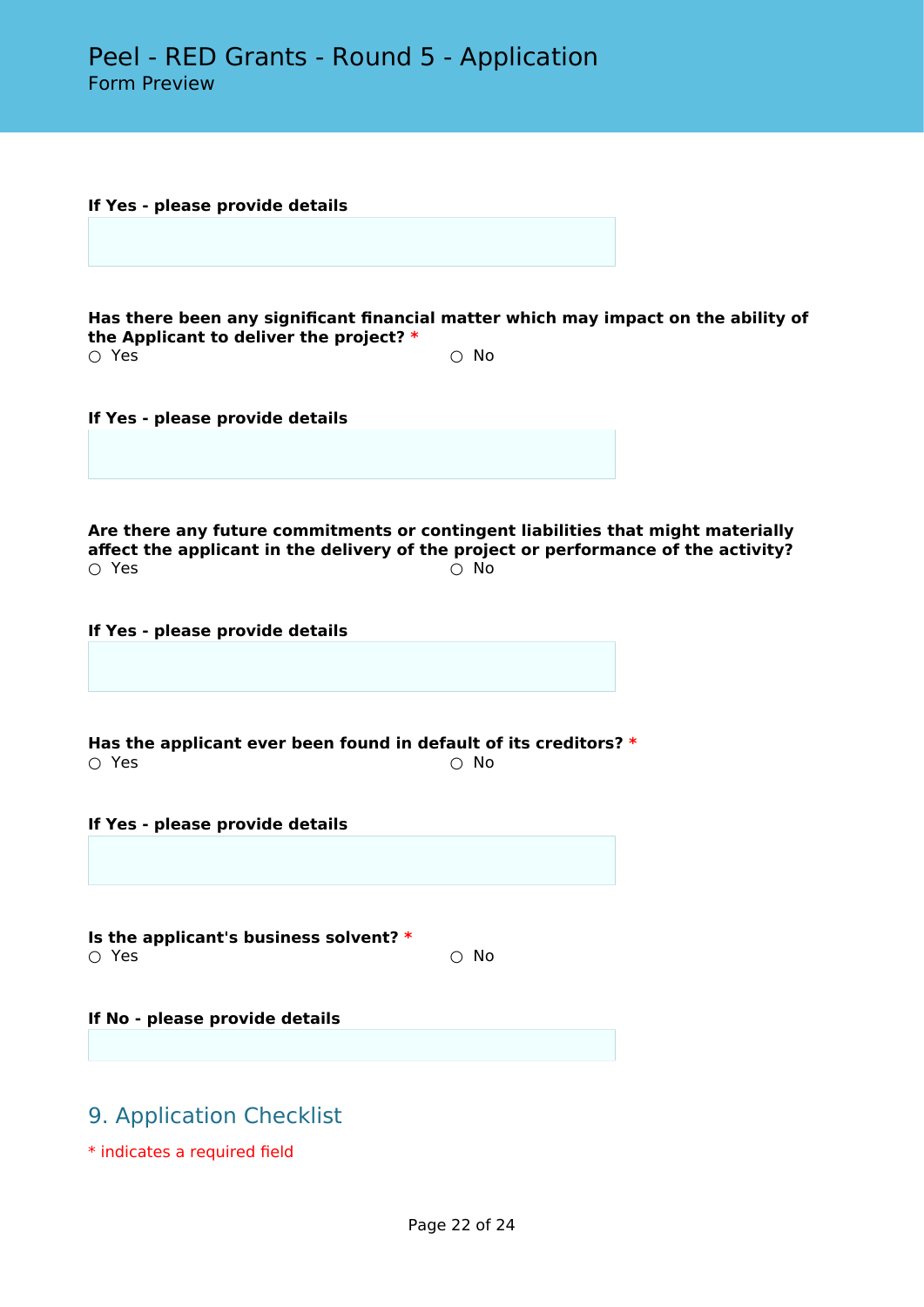## **By submitting this Application, I acknowledge: \***

 $\Box$  I have read the Guidelines and I acknowledge the eligibility criteria for funding.

 $\Box$  I have contacted the Peel Development Commission to discuss the project.

 $\Box$  Information provided in this application is to the best of my knowledge, accurate and complete.

 $\Box$  This Application is authorised by my organisation and includes the CEO/Chair signature.  $\Box$  Audit costs are included in the budget and the nominated auditor is a member of the

Institute of Chartered Accountants in Australia, the Australian Society of Certified Practicing Accountants or the National Institute of Accountants and is independent from the Grantee.  $\Box$  The Regional Development Commission may request additional information from applicants.

 $\Box$  The Regional Development Commission is authorised to contact any persons or organisations in the assessment of the application and understand that information may be provided to other agencies, as appropriate.

Please ensure you have answered all the questions and provided relevant details where requested. Supporting documents are supplementary to your application.

## **This application includes all required attachments:**

 $\Box$  Copy of Incorporation Certificate (if applicable)

- $\Box$  Copy of organisation's annual financial statements for the last two (2) financial years
- □ Quotes for all budget line items to justify funding request
- $\Box$  Written evidence of funding contributions from other sources

#### **Upload supporting documents**

Attach a file:

Applicants may upload additional attachments to their Application. (Maximum 25mb, recommended size no bigger than 5mb).

# 9.1 DECLARATION

This section must be completed by an appropriately authorised person on behalf of the applicant organisation (may be different to the contact person listed earlier in this application form).

I certify that to the best of my knowledge the statements made within this application are true and correct, and I understand that if the applicant is successful, we will be required to accept the terms and conditions of the grant as outlined in the letter of approval.

I do hereby declare that all the information supplied in this application form for Royalties for Regions funding is, to the best of my knowledge, accurate and complete; that I have read and accept the requirements of the *Guidelines,* and that the Regional Development Commission to which this application has been submitted to will be notified of any change to the information supplied and any other information or circumstances arising that may affect this application.

#### **Name of Authorised Person \***

Organisation Name

**Position/Title \***